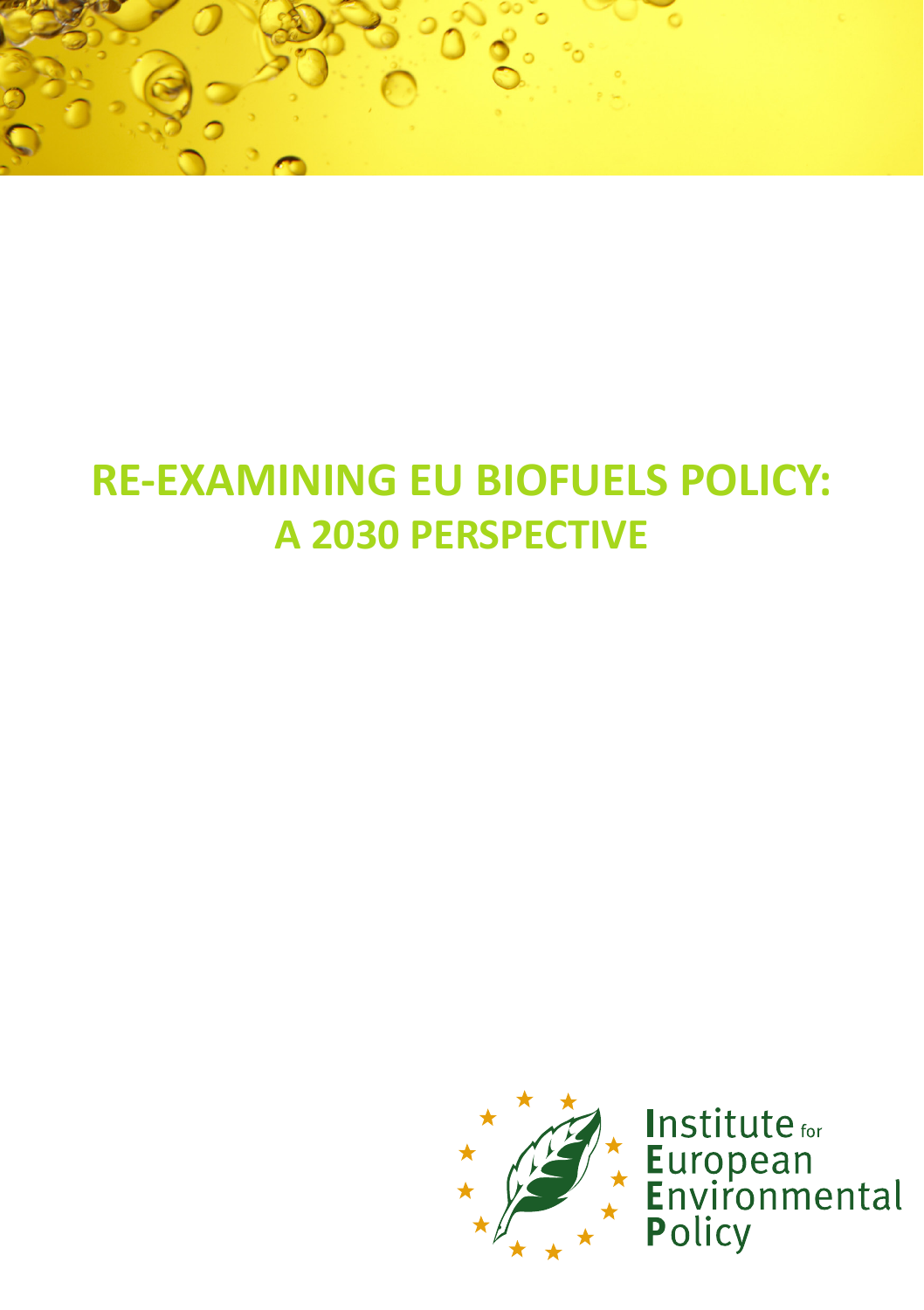This release is part of the Biofuels ExChange initiative. For further information visit our Biofuel ExChange website.



Funding through the [Esmée Fairbairn](http://esmeefairbairn.org.uk/)  [Foundation](http://esmeefairbairn.org.uk/) is gratefully acknowledged.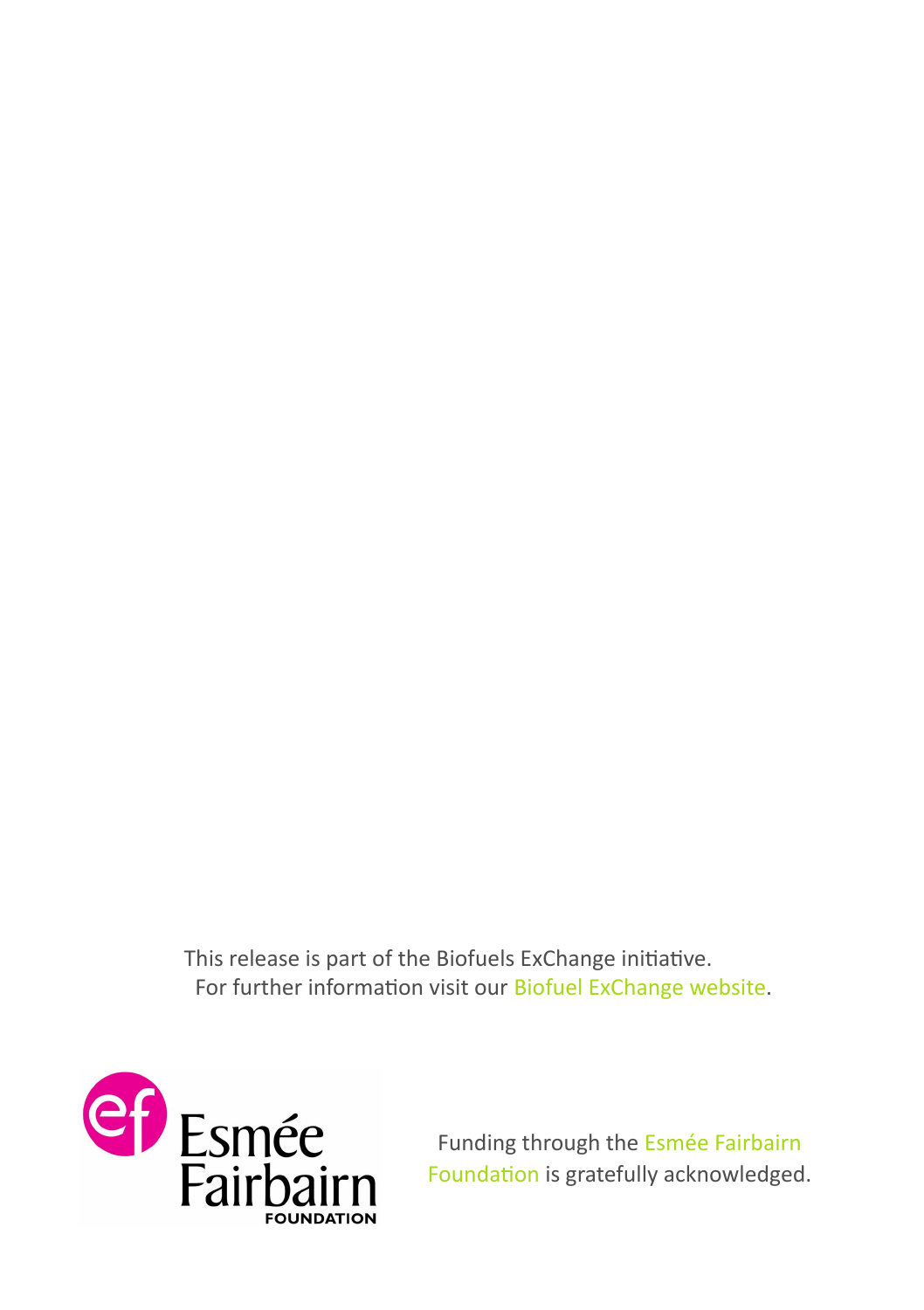'EU biofuel policy must reflect the reality that while biomass in principle can be renewed, the overall quantity sustainably available is finite and must be shared across an emerging bioeconomy.'

*David Baldock, Executive Director IEEP*

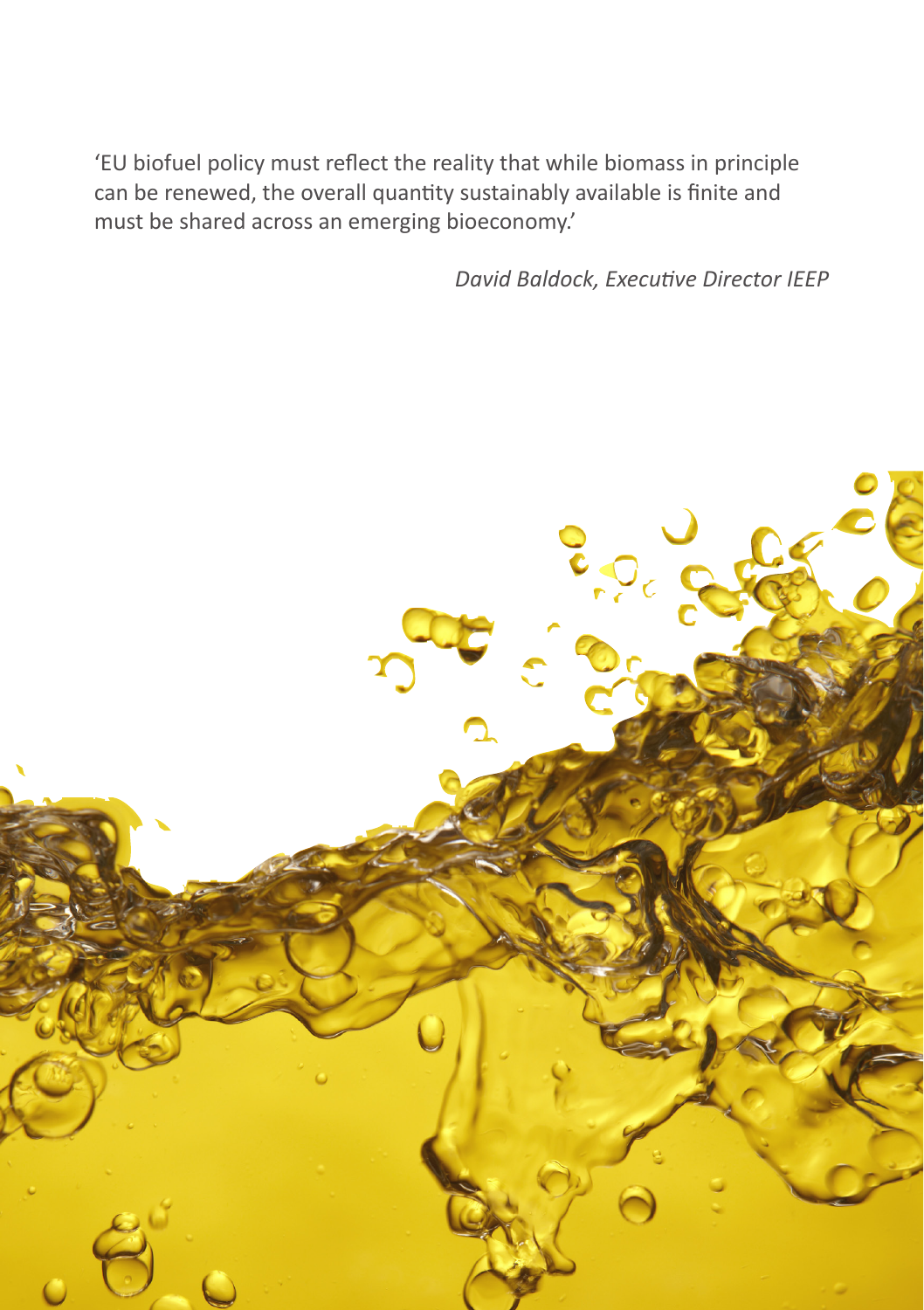

# **RE-EXAMINING EU BIOFUELS POLICY:**

# **A 2030 PERSPECTIVE**

**An IEEP discussion paper March 2014**

There is currently an important policy window that offers the opportunity to reshape EU biofuel and renewable energy policy more generally. This paper sets out a range of questions that now arise, some rather urgently, and proposes ways of realigning policy with the goal of supporting only environmentally responsible biofuel use. Biofuels remain only one part of the bioeconomy and the paper discusses policy approaches for the more efficient, sustainable and holistic management of Europe's bioresource base.

The paper builds on IEEP's own thinking, informed by 18 months of intensive dialogue with stakeholders under the IEEP Biofuel ExChange project.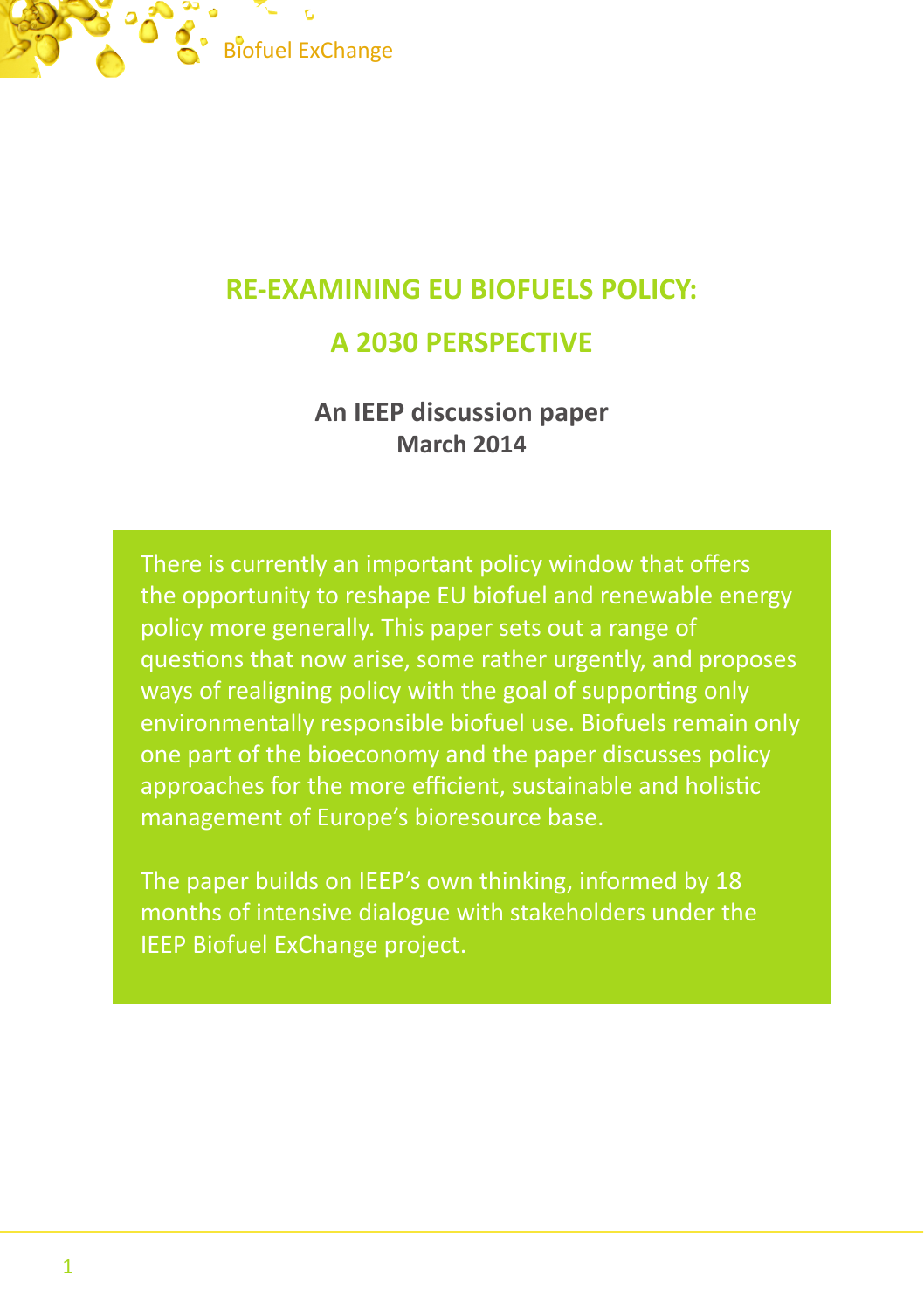

#### **Introduction**

Over the past decade, biofuels have moved from being a niche energy source in the European transport sector to being a significant source of road transport fuel. Europe has seen an increase in the use of biofuels by over 20 times between 2000 and 2011, with 14.4 Mtoe of biofuels being used by the transport sector within the EU in 2011<sup>1</sup>. This represents 16 per cent of all biomass used to deliver energy in the EU, with biomass overall representing 68 per cent of renewable energy used in Europe in 2011<sup>2</sup>.

Expansion in the use of biofuels has led to controversy regarding the environmental and social consequences of their use on such a large scale. Meanwhile, scientific and technical policy debates about whether biofuels deliver sufficient greenhouse gas (GHG) savings to warrant substantive support have intensified. EU policy has been instrumental in promoting much of the expansion in use, but has also sought, at least in part, to mitigate some of the potential negative impacts.

At present, the EU has a target to deliver 10 per cent of energy in transport from renewable sources by 2020<sup>3</sup> and separately to reduce the GHG lifecycle emissions of transport fuels by 6 per cent by 2020<sup>4</sup>. Both promote the expansion of biofuels. Over the past year, there have been intensive debates as to how best to address current failings in the policy mechanisms underpinning EU support. This has largely focused on how to ensure that GHG accounting takes proper consideration of the emissions from indirect land use change (ILUC) associated with biofuel feedstock production.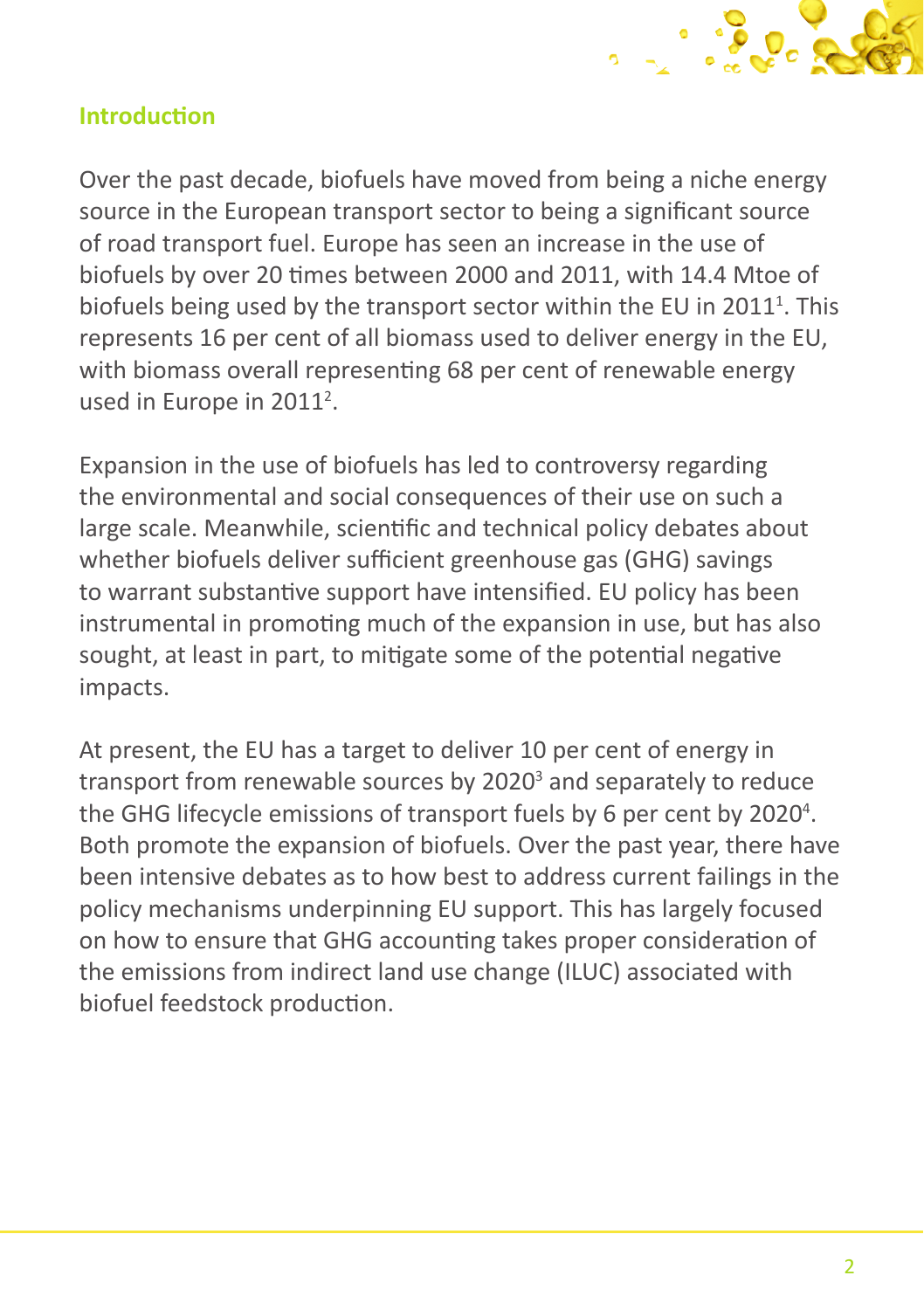

There is also recognition that EU policy has led to the adoption of predominantly conventional biofuels, ie those using primarily food or feed-based feedstocks reliant on land for their production. Moreover, technological and logistical advances towards biofuels using non landbased feedstocks such as waste and residues<sup>5</sup> have only materialised slowly. These issues are yet to be resolved, with proposed amendments to the relevant legislation currently stalled<sup>6</sup>.

On 22 January 2014, the European Commission set out its vision for EU climate and energy policy up to 2030<sup>7</sup> . Based on this Communication, the policies that have driven biofuel uptake and attempted to mitigate their consequences would be altered dramatically post 2020. Given the changing policy environment, it is a good moment to assess:

- what lessons can be learnt from the current biofuel and transport policy mix, what works and should be retained; and
- what policy measures are essential to enable an appropriate biofuels market to evolve and help deliver a low carbon European transport sector in the future?

Future policies need to be better informed in terms of both the opportunities and limits to the expansion of biofuel use in Europe. They will need both to address existing perverse outcomes and take forward emission reductions and market transformation.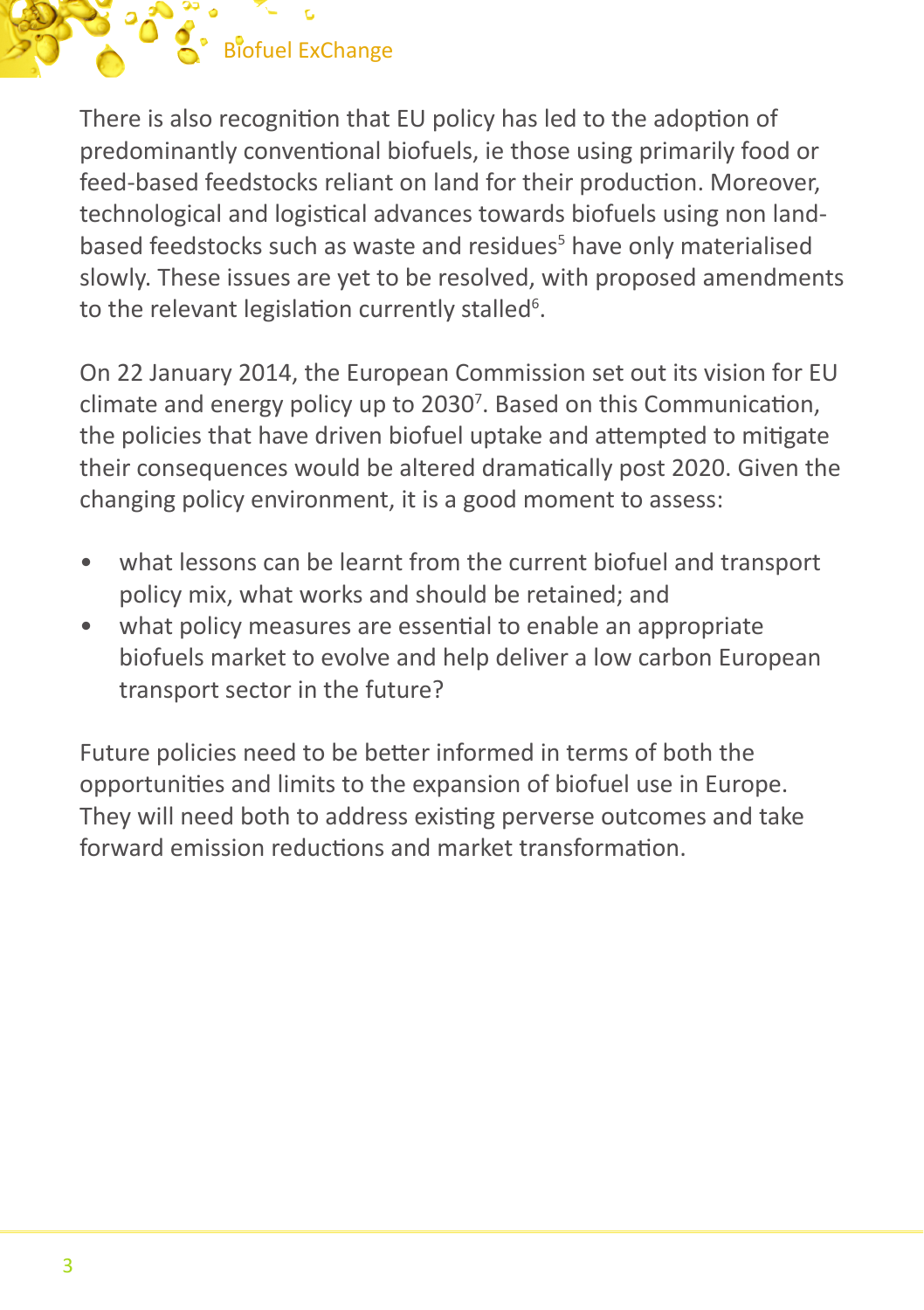

#### **EU Climate and Biofuel Policy Post 2020**

The European Commission's vision for a climate and energy framework post 2020 would rely on a high-level emission reduction target of 40 per cent by 2030. Beneath this would sit a binding, EU-wide target to deliver at least 27 per cent of Europe's energy needs from renewable sources. Unlike the present renewable energy target this would not be divided between Member States, with no binding national targets for renewable uptake foreseen. Instead, the Commission is proposing a new governance framework based on national plans for competitive, secure and sustainable energy<sup>8</sup>.

At present, support for biofuels originates from EU climate and energy policy. Within the Commission's Communication looking to 2030, there are three key statements that are critical when considering future policies to support and regulate biofuel use post 2020.

## *An improved biomass policy*

First, the Commission acknowledges that an *'improved biomass policy will […] be necessary to maximise the resource efficient use of biomass in order to deliver robust and verifiable greenhouse gas savings and to allow for fair competition between the various uses of biomass resources in the construction sector, paper and pulp industries and biochemical and energy production'*. Such a policy would encompass *'sustainable use of land, the sustainable management of forests in line with the EU's forest strategy and address indirect land use effects as with biofuels'*. This hints at an opportunity to take a more strategic approach to bioenergy, in parallel to a new generation of renewable energy targets, potentially reconnecting biofuels to the wider resource efficiency debate.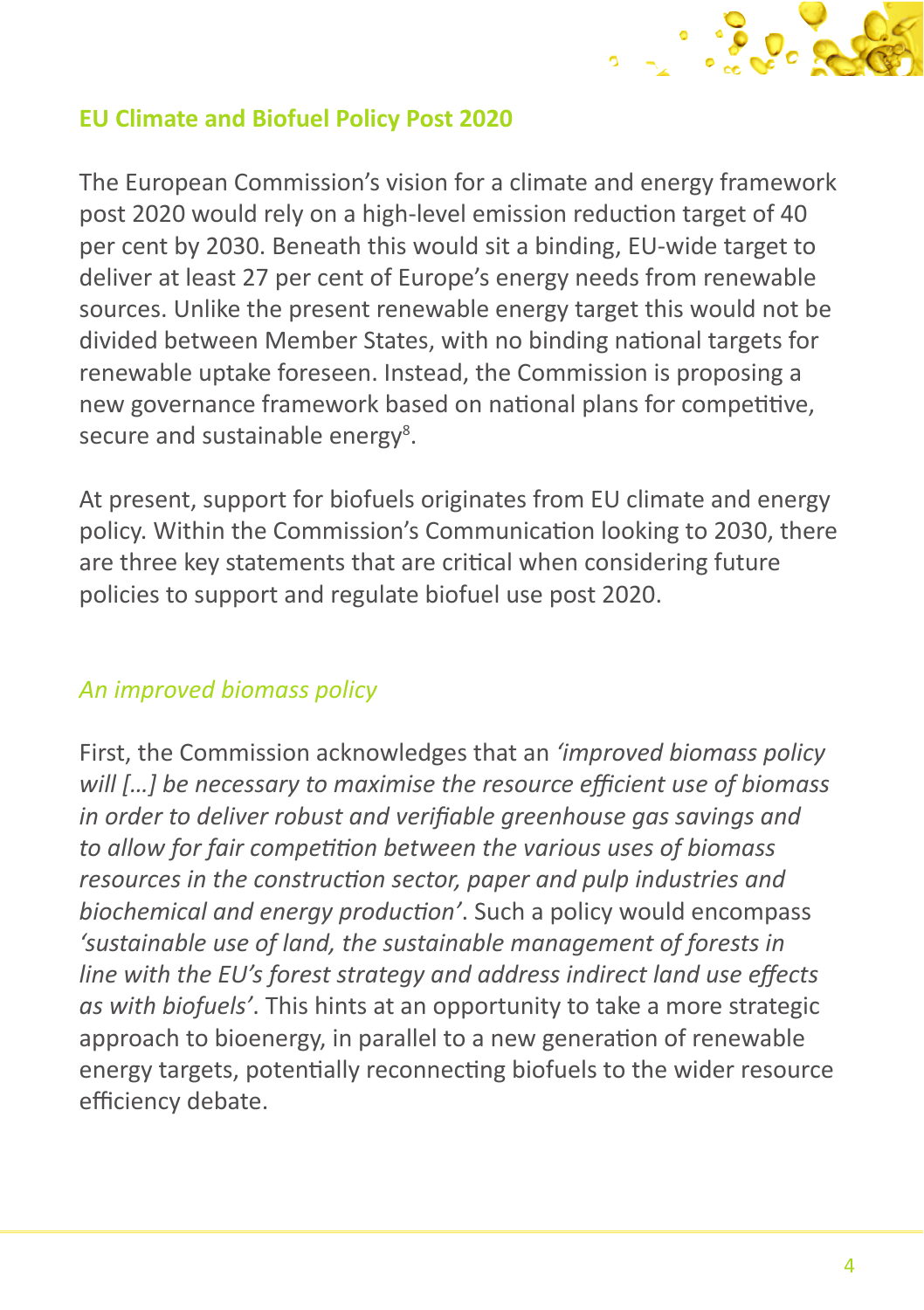

# *No more public support for biofuels from food crops*

The second statement confirms the intent to significantly alter the policy base for biofuel support post 2020. Within their vision the Commission states that biofuels produced from food-based feedstocks should not receive *'public support'* after 2020. This reflects a more widespread hardening of rhetoric regarding the use of food-based biofuels and builds on a previous statement in the Commission's proposal to amend existing policy on biofuels to address ILUC<sup>9</sup> *'*[post 2020]*biofuels which do not lead to substantial greenhouse gas savings (when emissions from indirect land-use change are included) and are produced from crops used for food and feed should not be subsidised'*. Importantly, the term *'public support'* is considered to extend beyond explicit subsidies for biofuel uptake to other policy mechanisms. This would potentially include policies promoting ie 'supporting' their use to meet general EU targets for renewables and national support mechanisms including mandates and obligations. At the same time, it is clear that this proposed departure from current policies, while welcomed in the environmental community, will be criticised by those industrial and agricultural interests that benefit from current support regimes.

## *No continuation of a decarbonisation target for fuels*

Third, the Commission states that it *'does not think it appropriate to establish new targets for renewable energy or the greenhouse gas intensity of fuels used in the transport sector or any other sub-sector after 2020'*. This is a major change in policy. It would mean no future EU sub-target on renewable transport fuels. Furthermore, it would also see the end of targets within the Fuel Quality Directive (FQD) relating to the lifecycle GHG emissions of transport fuels. In essence this amounts to the wholesale scrapping of the current policy framework leading to biofuel promotion at EU level. Given the controversies, major political difficulties and pressure placed on the Commission from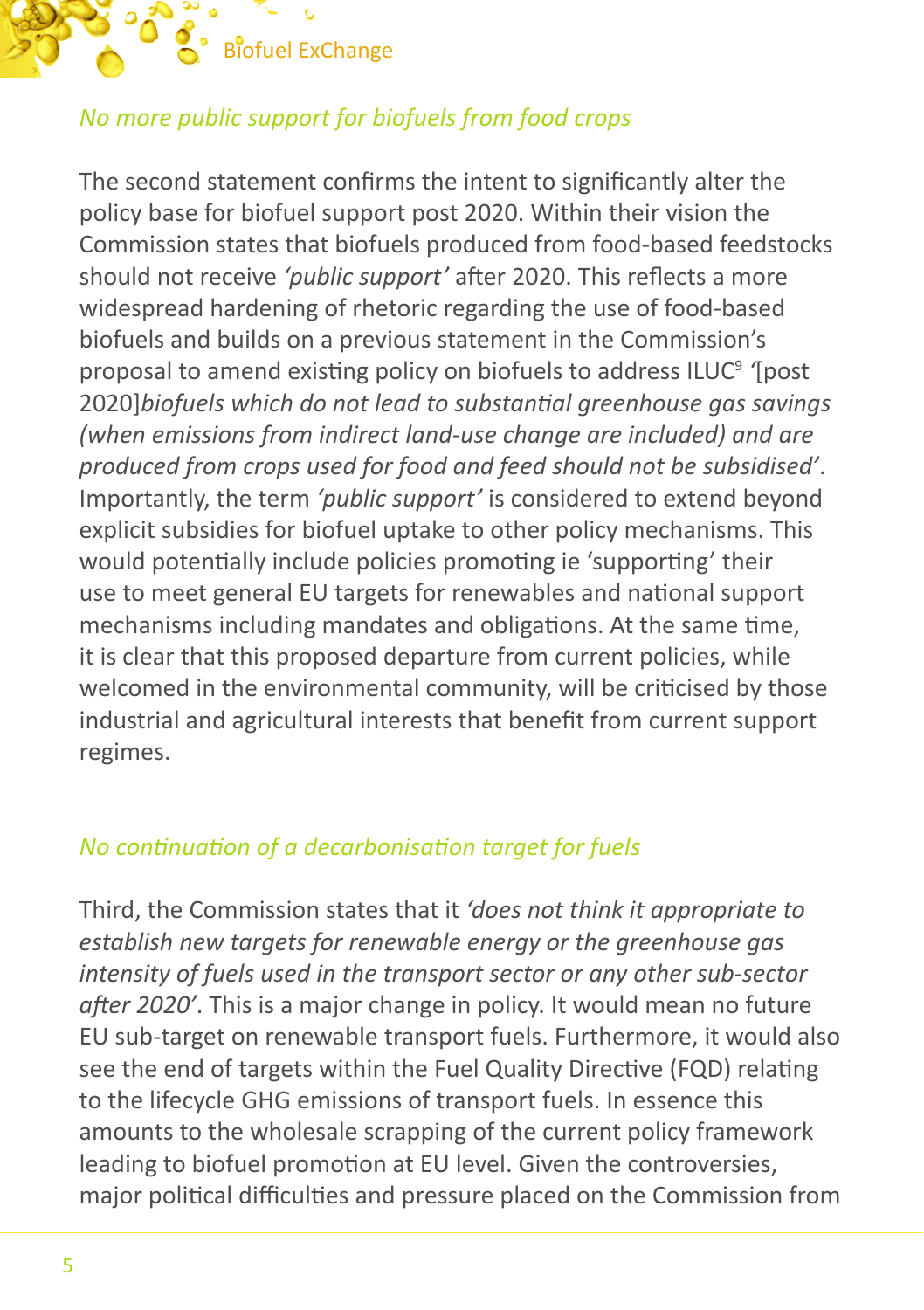

governments and others regarding these policies, it is perhaps not surprising that a retreat in this area might be desired. Some aspects of it are clearly to be welcomed. With the loss of the current framework, however, there would be critical gaps in terms of the future regulation of low carbon transport fuels and the promotion of those biofuels that can make a genuine contribution towards decarbonising the EU transport sector.

In effect, the Commission Communication opens a major new chapter in the debate and sets out a high-level vision for Europe's climate and energy policy. No binding agreements have yet been made. The European Parliament has already offered a different perspective and the future vision for Europe's climate and energy policy is under discussion among Member States. The outcome is far from certain but it is fair to expect that current policy promoting biofuels will be changed significantly; while changes will focus on 2020 and beyond, there will be more immediate implications too. There is currently an opportunity to develop more sustainable approaches for the future.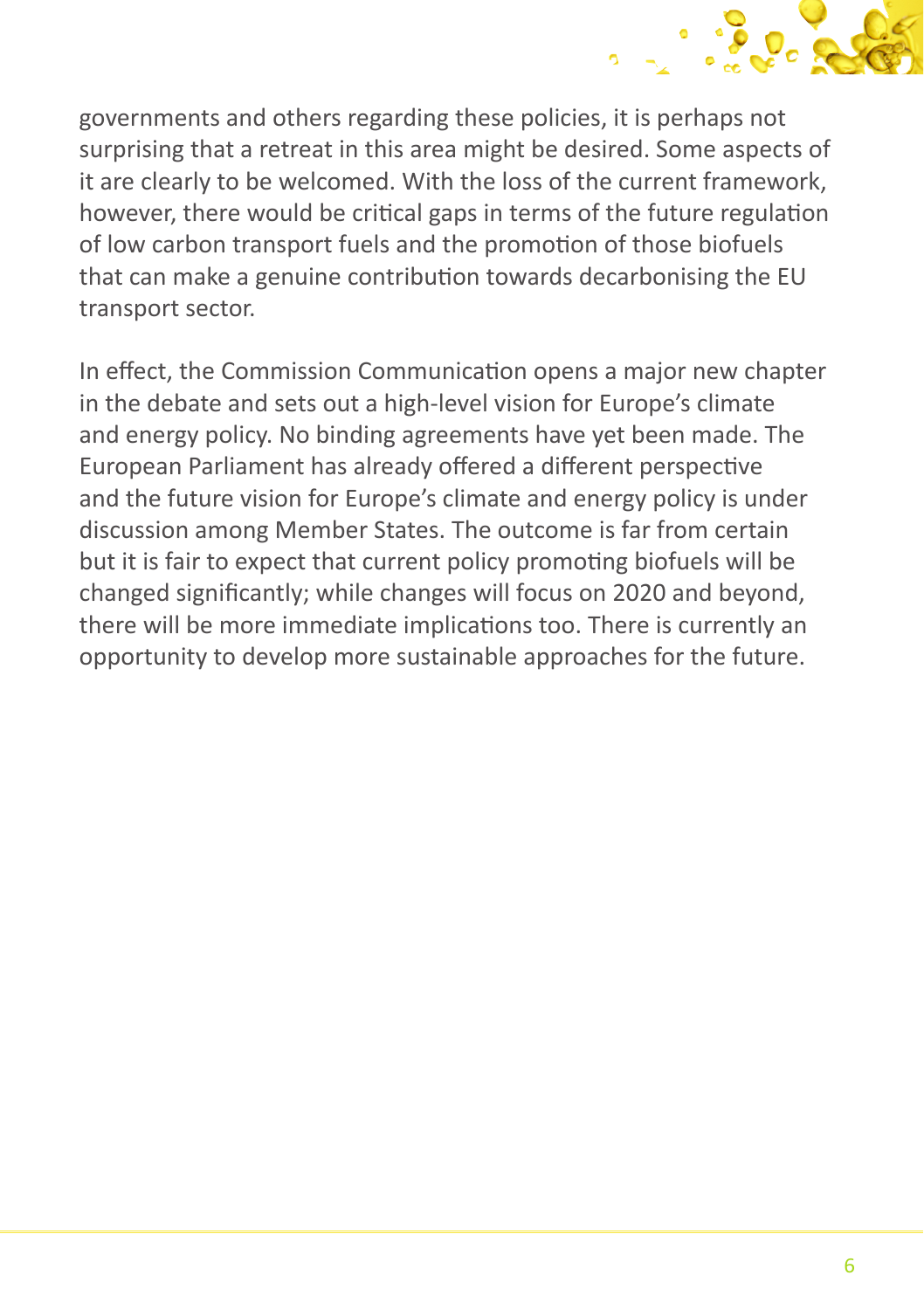

# **Reflections on the future of biofuels policy in the EU**

Post 2020 a new generation of policies for biofuels and the lowering of overall emissions from the transport sector in the EU are needed. These should aim to deliver:

- a faster decarbonisation of the transport sector in Europe;
- a clearer and more appropriate role for those biofuels that are environmentally sustainable, without support for others; and
- the more efficient and sustainable use of Europe's limited supply of bioresources to deliver energy, transport and other uses within a more coherent framework.

To achieve this, a future policy framework must address several pressing requirements. Three core policy needs moving forward are discussed below.

#### **1. Accelerated decarbonisation of transport**

Decarbonisation of the transport sector has been relatively slow in recent years, despite progress in some areas. Beyond 2020, there is a continued need to quicken decarbonisation efforts to achieve the 60 per cent reduction in emissions by 2050 set out in the EU's Transport White Paper<sup>10</sup>. A range of sufficiently ambitious mechanisms to address emissions from the transport sector at different stages of the lifecycle would appear necessary to maintain momentum, particularly with the removal of a specific renewable energy target for transport after 2020. Some measures are indeed in place, such as the Directive on  $CO<sup>2</sup>$ emissions from cars, which is increasing the average energy efficiency of manufacturers' new car fleets. This addresses only one component of the problem, however; there is value in maintaining a parallel focus on the decarbonisation of fuels that are used by all vehicles, not only new ones.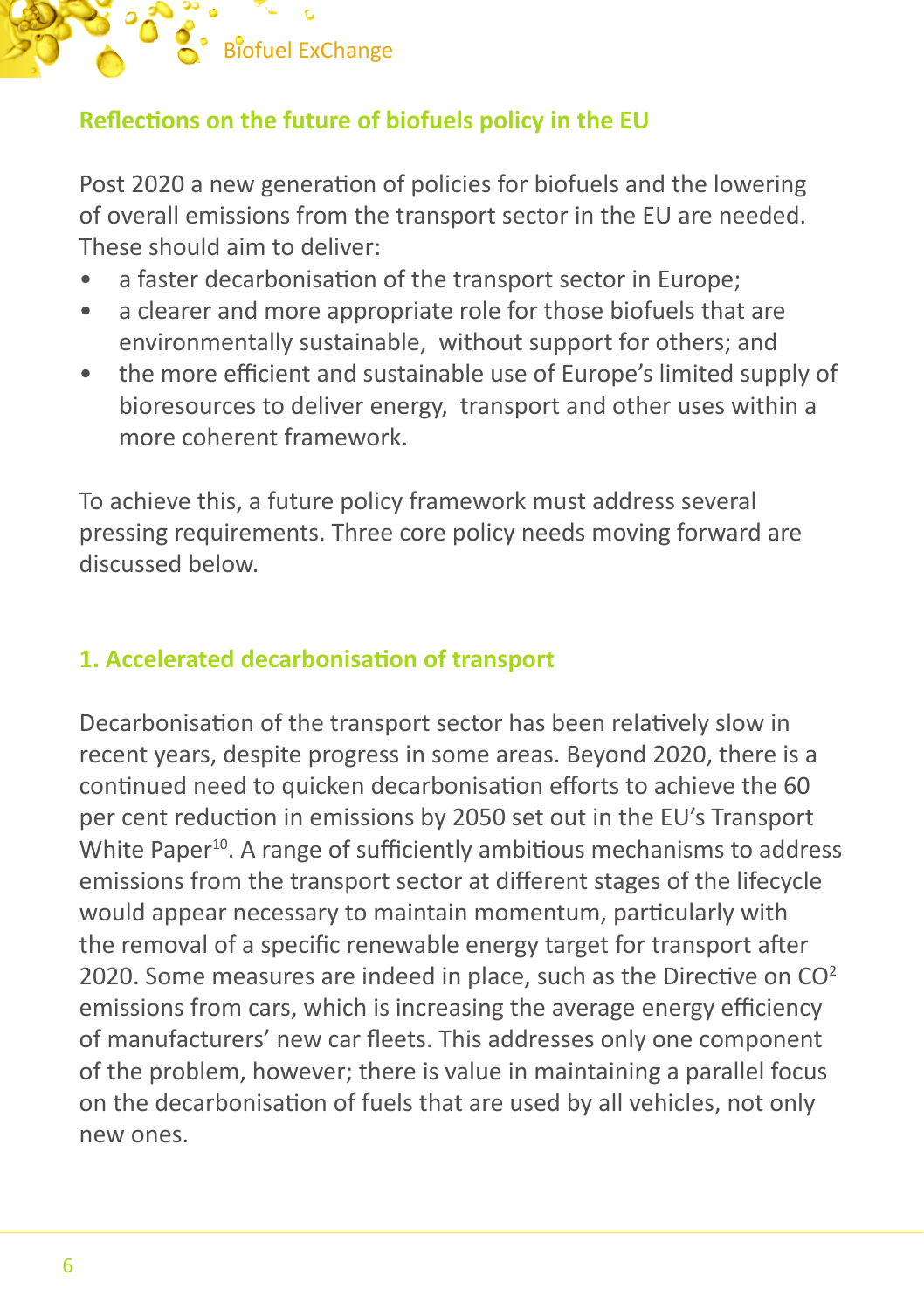

Such action is more efficiently and effectively pursued at EU level than within individual countries because of the single European market. There is, therefore, a strong case for the continuation of some form of explicit decarbonisation target for transport fuels post 2020 as well as other measures such as support for the roll-out of an alternative fuels infrastructure<sup>11</sup> for Europe.

The EU currently has a transport fuel decarbonisation mechanism in place, in the form of Article 7a of the FQD. In principle, this provides a strong mechanism designed to:

- limit the use of the more GHG-intensive unconventional fossil fuels:
- reduce emissions along the supply chain of fossil fuels;
- promote the highest carbon saving biofuels;
- and promote other low carbon energy sources based on well-totank emissions12.

Progress in implementing the FQD has been relatively slow and it is unquestionably demanding in some respects. One criticism, which is taken seriously by the Commission, is that it creates obligations to implement some measures that are relatively expensive, in terms of cost per tonne of emissions avoided, such as advanced biofuels. In principle there are cheaper options that Member States can pursue on their own, such as encouraging fuel efficient driving and introducing charges on vehicles entering city centres at busy times. Nonetheless, these have drawbacks, including unpredictable outcomes, and on their own seem unlikely to be sufficient to bring about lower emissions on the timescale required to meet the 2050 objectives. Measures to reduce the carbon intensity of fuels are complementary to national action and need to be adopted throughout the EU to be effective.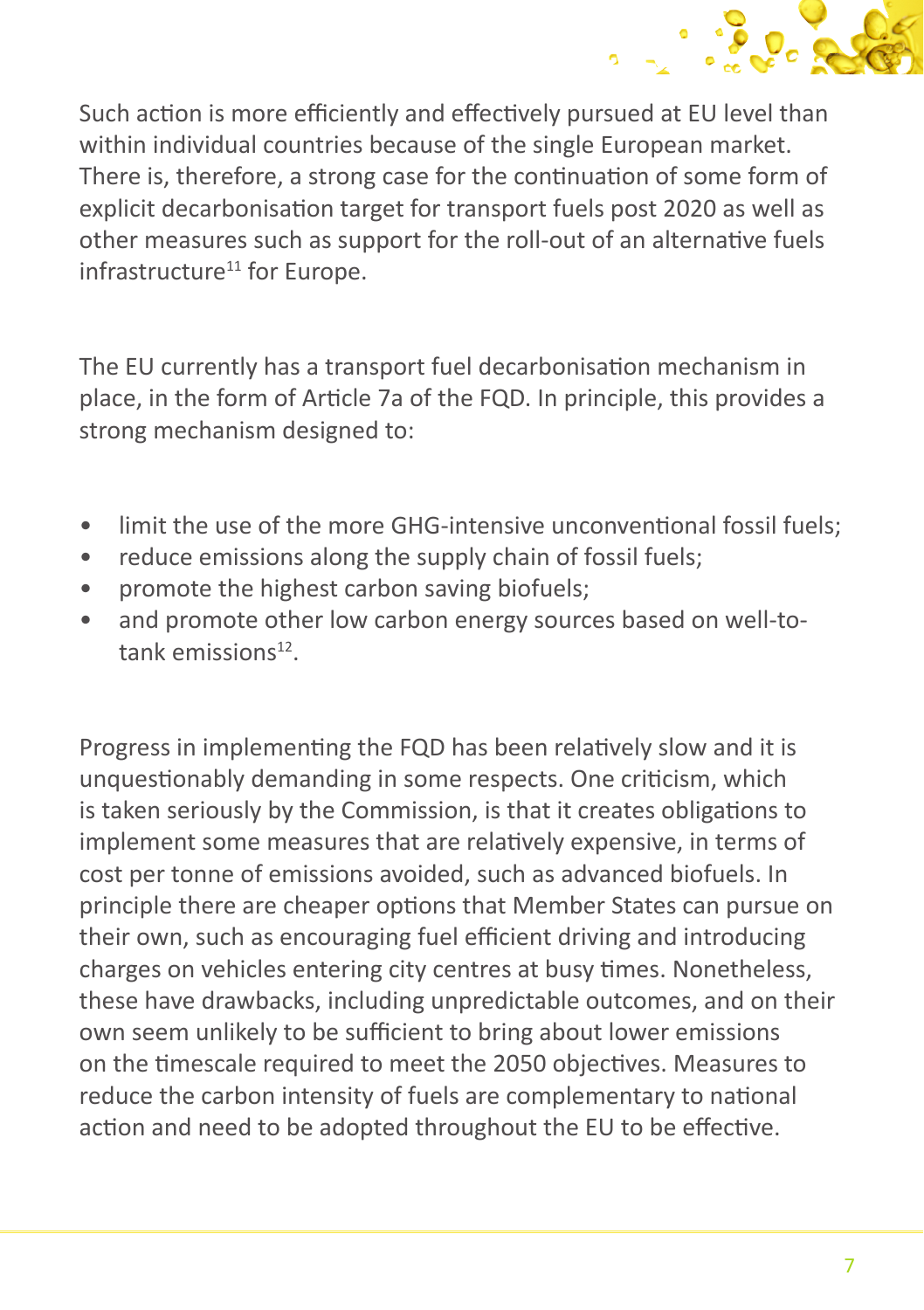

Without the FQD the EU mechanisms for focussing development on low emission biofuels will be greatly weakened. As a consequence too much weight would fall on purely national measures, which are much less likely to provide confidence to an emerging capital intensive industry when compared to a clear long-term EU policy framework. It is, therefore, considered necessary to continue, strengthen and improve the current policy framework for decarbonising transport fuels at the European level.

As a minimum, post 2020, the FQD decarbonisation targets should remain in place and be strengthened. The rationale for EU action on decarbonisation within the FQD is compelling given the need to ensure an effective internal market for fuel supply and use. Under a future FQD regime, the increased use of high carbon saving biofuels would continue to be one means of decarbonising transport fuels. There is, therefore, a need to revisit how biofuel use is treated within the FQD to ensure that: those biofuels that are being promoted do deliver a high level of GHG reduction; and that mechanisms are strong enough to promote the 'best' fuels for supporting innovation in the sector. Such actions would necessarily include addressing the current limitations in approaches to GHG accounting frameworks relating to fossil fuels and ILUC associated with biofuel production.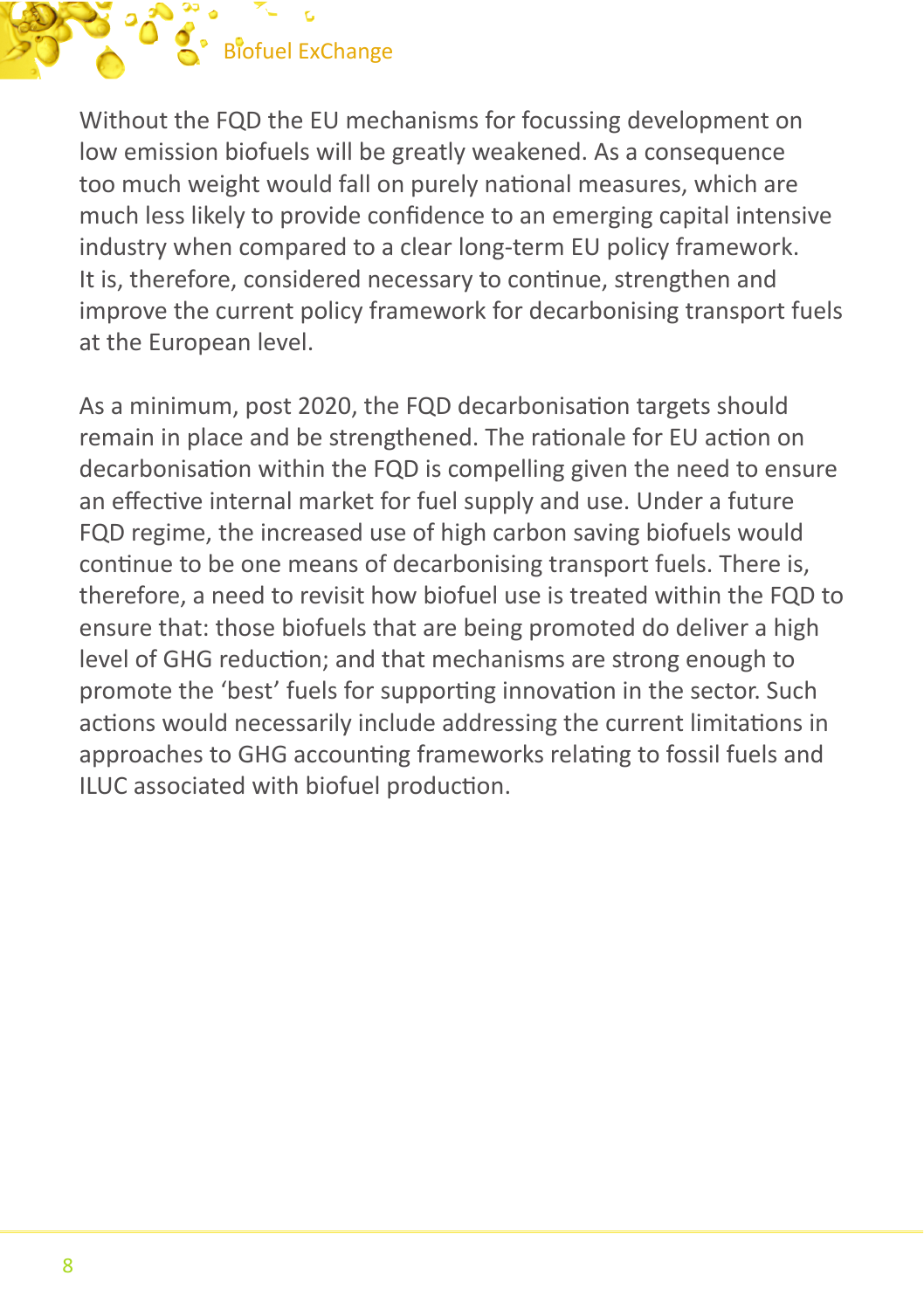

#### **2. Biofuel market transformation**

It is now clear that current policy has failed to drive sufficient innovation in the biofuels sector. Conventional biofuels, based mainly on agricultural crops, continue to dominate the market. The advanced biofuel industry, often utilising wastes and residues, has not had the confidence to invest in new commercial plant on a sufficient scale<sup>13</sup>. Into the future, it remains necessary not only to find policy mechanisms to promote the most sustainable biofuels, but also, simultaneously, to ensure that their potential environmental consequences are assessed in an appropriate framework and fully understood.

There is certainly a case for supporting the development of advanced biofuels from waste and residues. However, the mistakes of the past must be avoided. Support mechanisms should be confined to those feedstocks where public support is justified and sustainability standards are satisfied. This in turn requires effective research to analyse and understand the sustainability consequences of *inter alia* diverting the materials in question to the energy sector and to liquid fuels in particular. The options for different end uses of these materials need to be carefully assessed before specific uses are promoted over potentially viable alternatives by targeted policies. The biofuels debate has to date been characterised by a lack of research focusing on the consequences of different use patterns and in particular the scaling up of technologies, availability of sustainable feedstocks and environmental consequences of their use.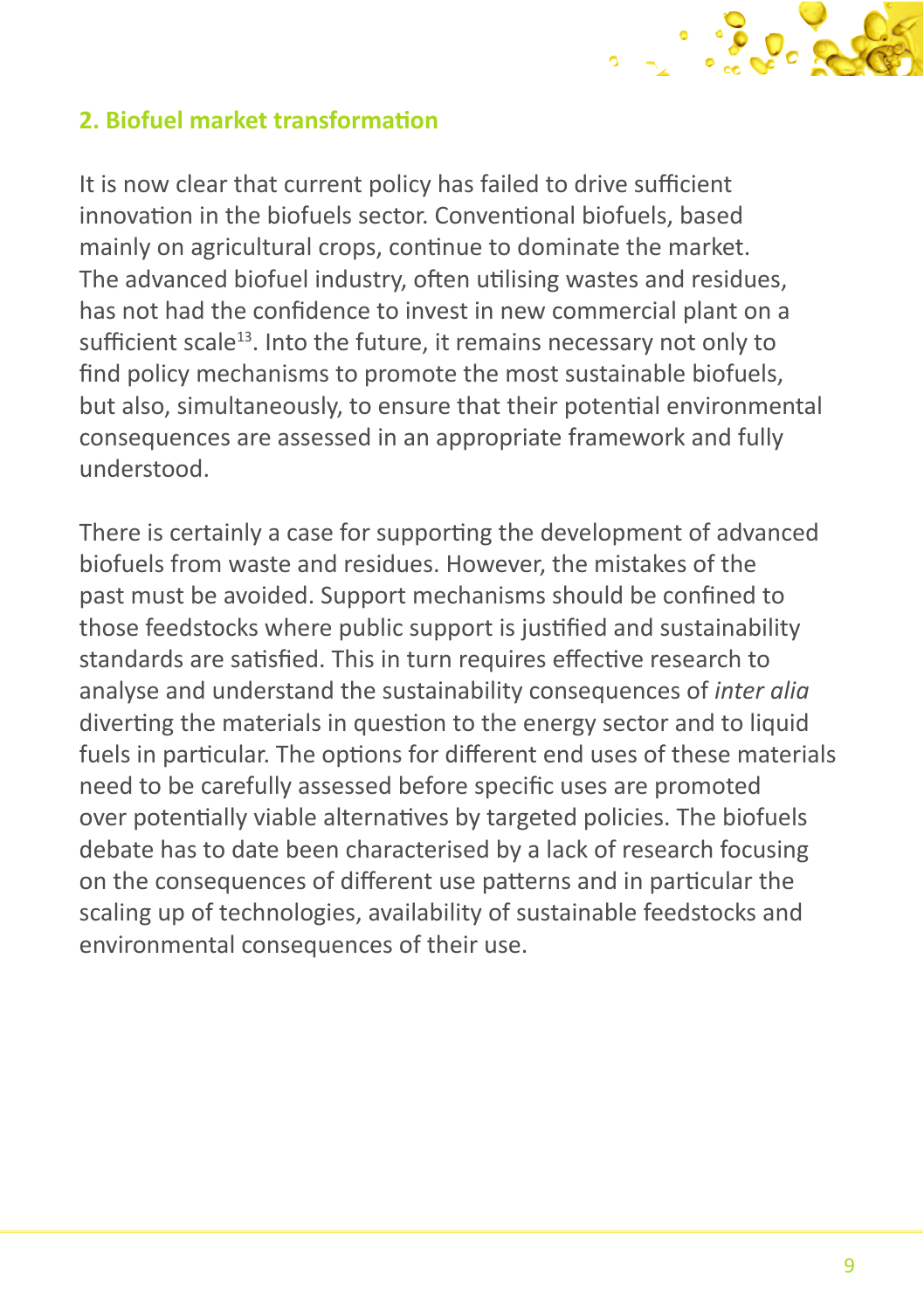

Expanding the role of sustainable, advanced biofuels requires:

- an intensive research effort to evaluate the resource base, relevant processes and consequences of expanding production and use, and to consider how best to regulate any unwanted consequences - the question of economic viability will be relevant, as will the role of 'support crops'<sup>14</sup>;
- a strong GHG accounting framework that properly considers the consequences of waste and residue use; and
- a new policy framework by which non-market ready advanced techniques can be brought to the fore.

On the question of policy approach there are currently proposals, which have support from sections of industry and some Member States, to set a volume (sub-)target reserved for advanced biofuels. This would, however, imply the continuation of a potentially problematic volume target framework and wide-scale blending of fuels. The quantities of advanced biofuels available are unlikely to be significant enough to deliver high levels of blending across all transport fuels, especially when other bioenergy resource needs are taken into account.

An alternative approach is to develop a package of measures that focus on the barriers to development. This could include aid at the EU and national level for a number of pioneering plants in a similar approach to that for new carbon capture and storage (CCS) facilities. This could be combined with aid for the development of sustainable feedstock markets where this was needed, promotional activities, etc. The prohibition on support for food-based biofuels, as proposed by the Commission, would form a further spur to investment in advanced biofuels assuming a wider emphasis on transport fuel decarbonisation.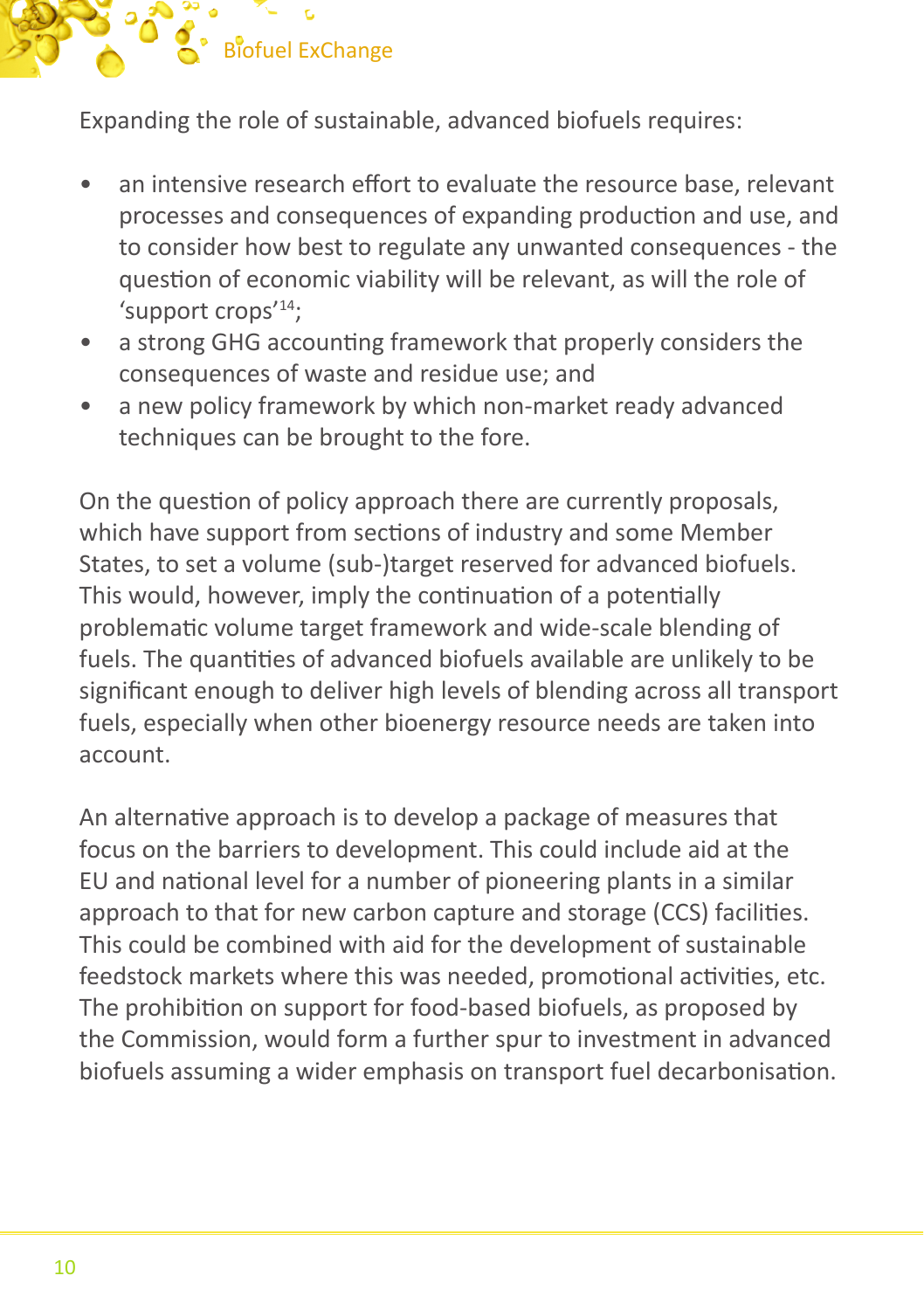

#### **3. Sustainable sourcing of biofuels – the question of standards**

Despite the proposed withdrawal of support from the conventional biofuels sector, the legacy of existing targets and policies will remain. Even with a ban on support for food-based biofuels from 2020, there may well be continued use of conventional biofuels, given the growth of the industrial sector that provides them. This sector can be expected to call for continued support at the EU level and to place pressure on national governments to do the same. Moreover, conventional biofuel production may continue or perhaps expand even without EU policy support, particularly if oil prices rise and energy security concerns continue. As a consequence, biofuels from many different feedstocks and sources may well play a role in Europe's future transport fuel mix however they are defined and subdivided. It is, therefore, essential that future policy contains robust mechanisms for ensuring that land use and sustainability concerns are mitigated effectively in EU law.

As the feedstock base becomes more complex, encompassing a wider variety of materials from spatially disparate and diverse locations, regulatory clarity becomes ever more important. The relative sustainability of all feedstocks will vary depending on the conditions of production, energy conversion and use and a future EU system will need to capture this. A robust, clear and operational set of sustainability standards is important for the considerable range of industries involved, either directly in the biofuels and biomass production pathways or in sectors competing for the same resources. All face considerable uncertainties that changes in European policy will tend to aggravate. A stable set of standards that meet the requirement of the next few decades is overdue.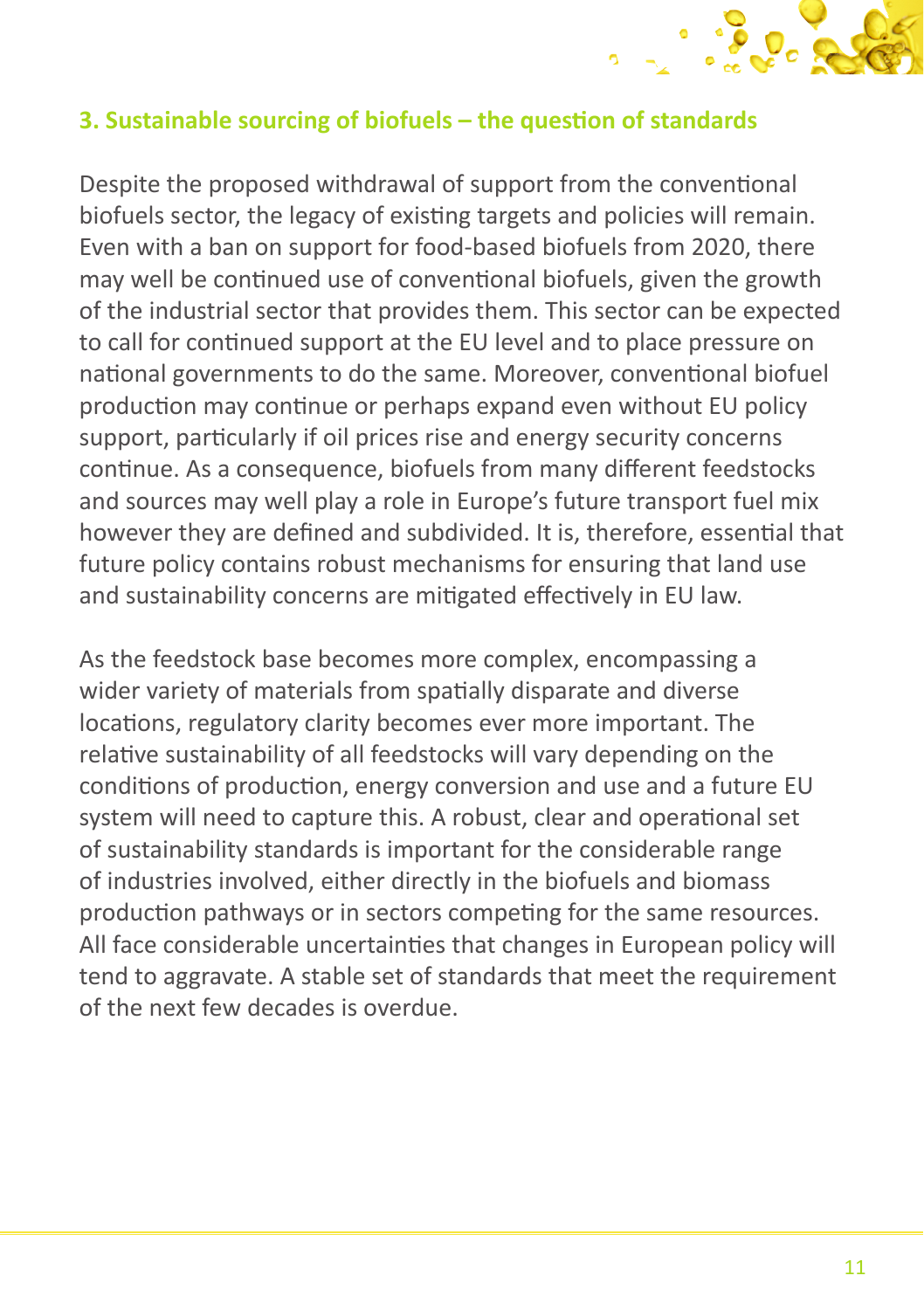

What is required of a new set of generally binding sustainability standards to 2030?

- The existing GHG saving requirements in the Renewable Energy Directive need to be retained and strengthened with the current GHG accounting frameworks reviewed and adjusted to take account of ILUC.
- The scope of the current standards needs to be extended to cover both land-based feedstocks and the future generation of waste and residue feedstocks.
- The scope of coverage needs to be significantly enlarged to consider biomass feedstocks rather than only biofuels. Currently sustainability requirements at EU level only apply to biofuel and bioliquid uses; however, many of the same wastes, residues, and other more novel feedstocks for advanced biofuels are also fundamental future resources for renewable heat and electricity generation and other industrial purposes. To ensure the sustainable use of a common resource base, future sustainability criteria for the management of biomass feedstocks would most efficiently be dealt with collectively. This would provide for a more holistic approach to their management and reintegrate biofuel into the broader debate on biomass use for energy and materials.
- Future sustainability mechanisms should be based on full lifecycle GHG emissions and promote new and emerging low carbon technologies. Revised standards, however, will also need to consider broader environmental issues including, *inter alia*, efficiency of resource use, biodiversity impacts and substitution impacts.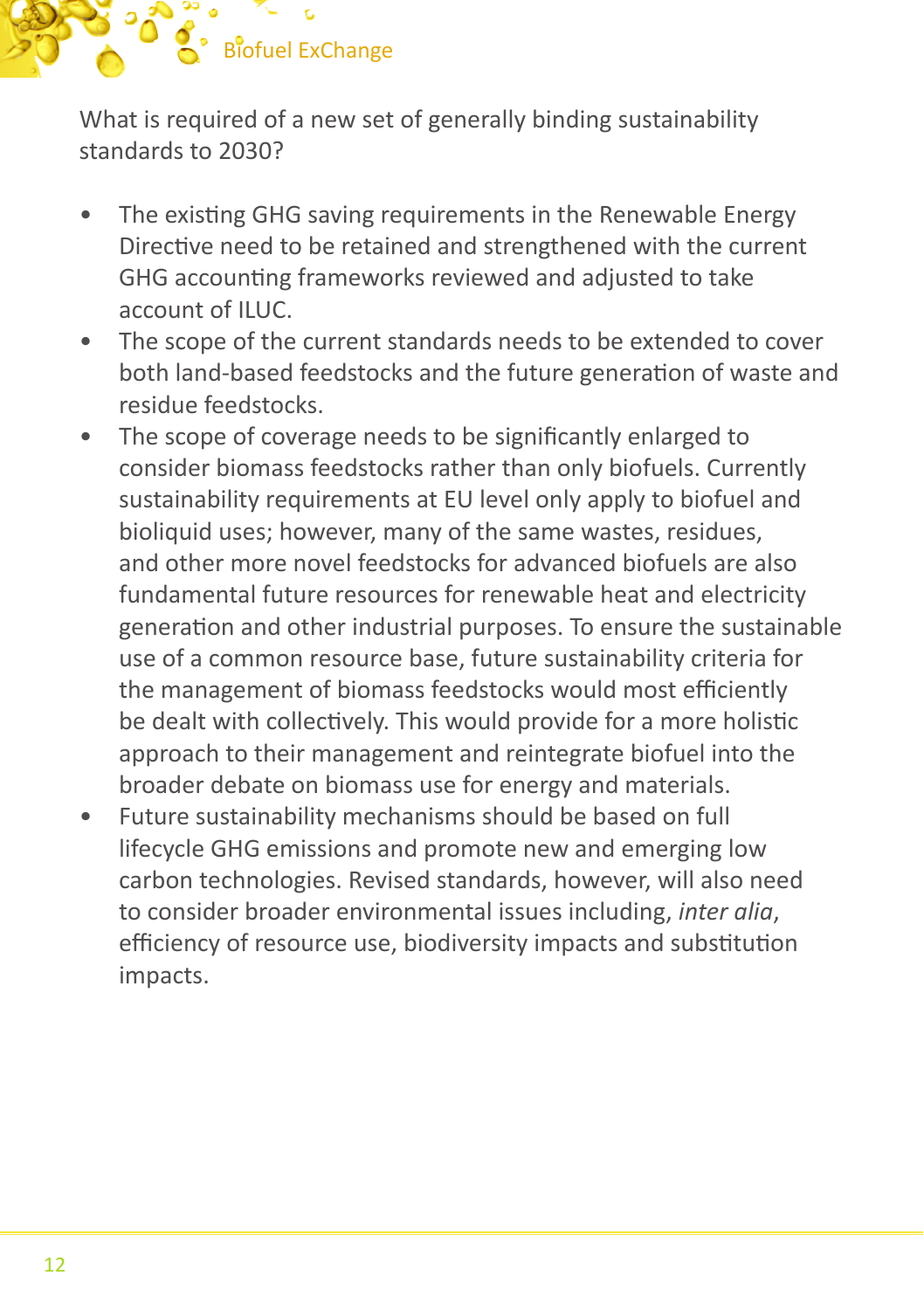

If the appropriate standards can be adopted then a further question to consider is how a future sustainability scheme might be applied. The existing regime for biofuels relies on a set of criteria largely delivered through voluntary schemes to ensure compliance. Some of the approaches suggested to deal with such questions in the solid biomass sector are more pragmatic, distinguishing feedstocks into broad categories of 'likely sustainable' and 'likely unsustainable'. This is not sufficiently precise for wider adoption. Considerable research effort is needed to analyse and understand more fully the criteria for best approaches to managing future sustainability. It is clear, however, that increasingly Europe will be relying on an integrated biomass resource base with a larger waste and residue component and standards will need to reflect this.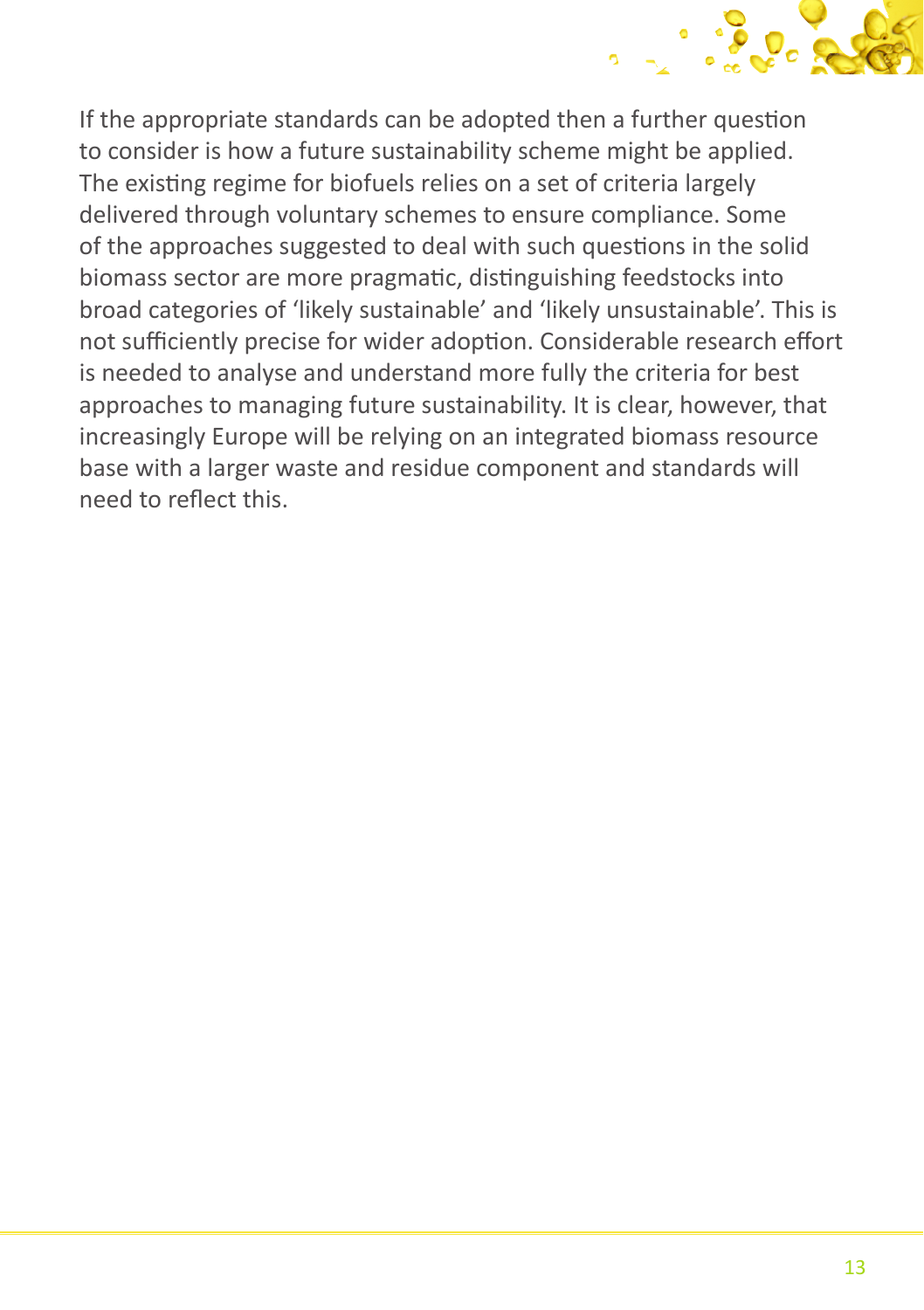

# **A way forward: Sustainable and holistic management of Europe's bioresources**

As it stands, the Commission's 2030 climate and energy vision will not provide sufficient impetus for decarbonisation in the transport sector. Additional measures will be needed beyond 2020 to ensure confidence in the sustainable biofuels sector, secure the efficient and sustainable use of biomass, and reduce emissions from the transport sector.

For biofuels to take on a future role in a low carbon Europe, the questions surrounding sustainability, resource use and relative GHG savings need to be addressed in a more cohesive way. This would provide a framework for improved measures to promote innovation in the sector and allow its contribution to Europe's longterm decarbonisation plans. Without effective assurances, biofuels will continue to be problematic and any policy support will not be justifiable.

As noted, there are EU level sustainability criteria for biofuels and bioliquids, but not for solid biomass. Such a distinction becomes less appropriate and even unworkable once advanced biofuels are brought to the market given an increasingly shared resource base. There is a need to recognise in the EU policy and legal framework the interconnectivity of the resource base deemed 'most sustainable' for both heat and electricity generation and advanced biofuels, ie wood waste and agricultural residues. Furthermore, as a growing literature points out, policy should promote the cascading use of bioresources rather than focusing only on single uses<sup>15</sup>. On this approach, energy applications often come later in the chain rather than at the beginning.

For 2020, in parallel to efforts to promote emission reductions and renewable energy, there is a logic for introducing an EU strategy that deals with Europe's diverse bioresources collectively, ie biomass used for energy and industrial materials, including bioplastics, pharmaceuticals and a wide range of novel products. Incentives to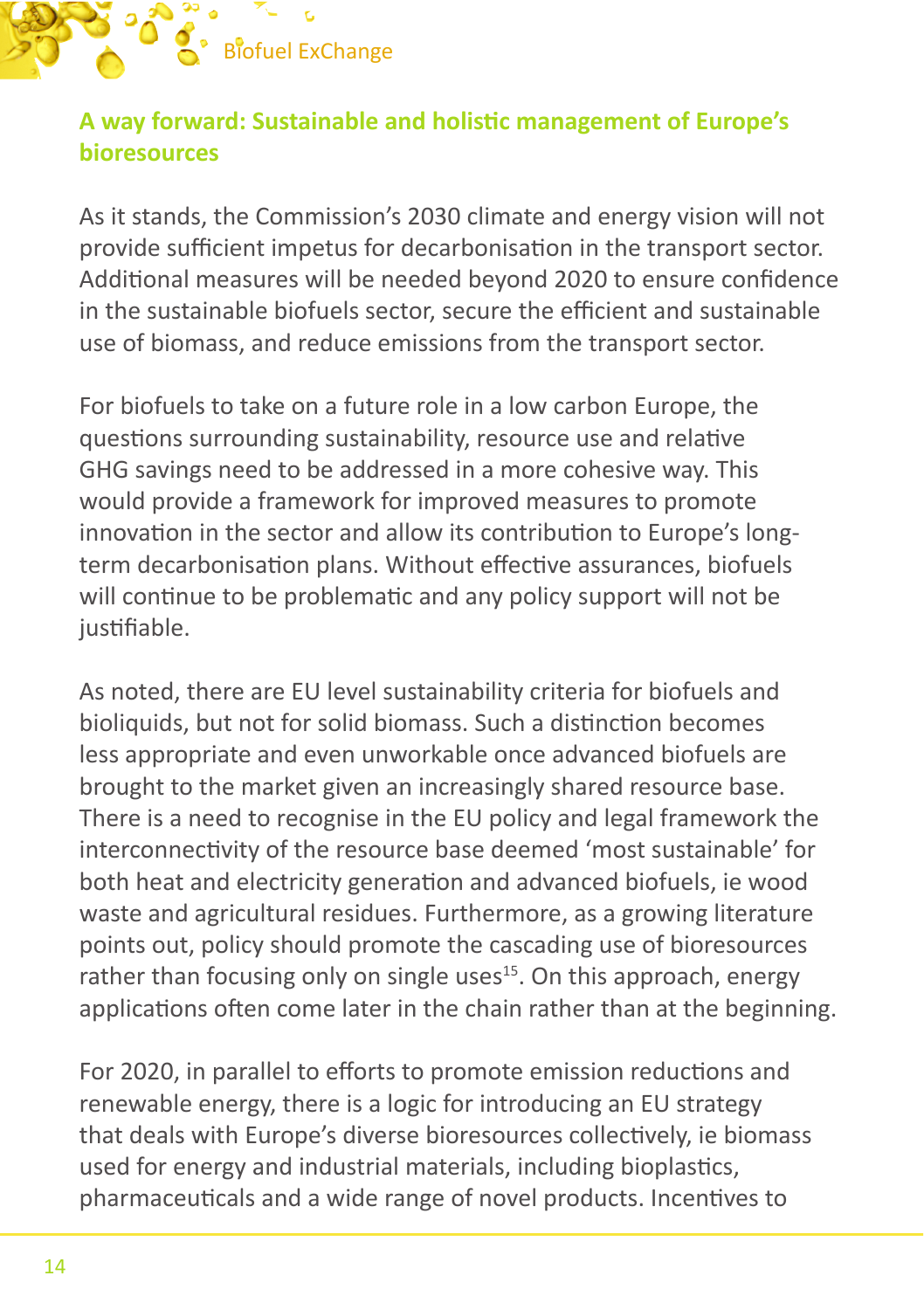use these materials specifically for biofuels need to be reframed into a wider bioresources agenda with the aim of ensuring that biomass is used to deliver the most effective emission savings and wider public benefits. Waste and residues in particular need to be used in an appropriate way to deliver Europe's long-term needs within sustainable limits.

Within the EU debate on renewable energy policy towards 2030, the European Commission is calling for an 'improved biomass policy'. We agree that the time has come to shape a new strategy and framework to address the application of the feedstocks used across the bioeconomy. This would complement and inform the delivery of climate and energy goals, which should of course continue. Parts of this framework, including *inter alia* accounting rules, sustainability standards and limitations on national support policy, would best be delivered as binding requirements at the EU level to ensure the effective functioning of the internal market. Such requirements would most logically be set out in a new 'Bioresources Directive'16. This would provide a more integrated set of objectives and principles for the efficient use of Europe's bioresources. It would set out a framework for the sustainable use of biomass that could then be applied across EU policy, complementing climate policy, resource efficiency goals and existing waste management requirements. It would be the place to embed strict sustainability criteria and lay down sensible hierarchies of biomass uses in line with their public benefit. Technical standards, for example for LCAs, might be located here too. This would allow EU law to reflect the reality that while biomass in principle can be renewed, the overall quantity that is sustainably available is finite and must be shared across an emerging bioeconomy.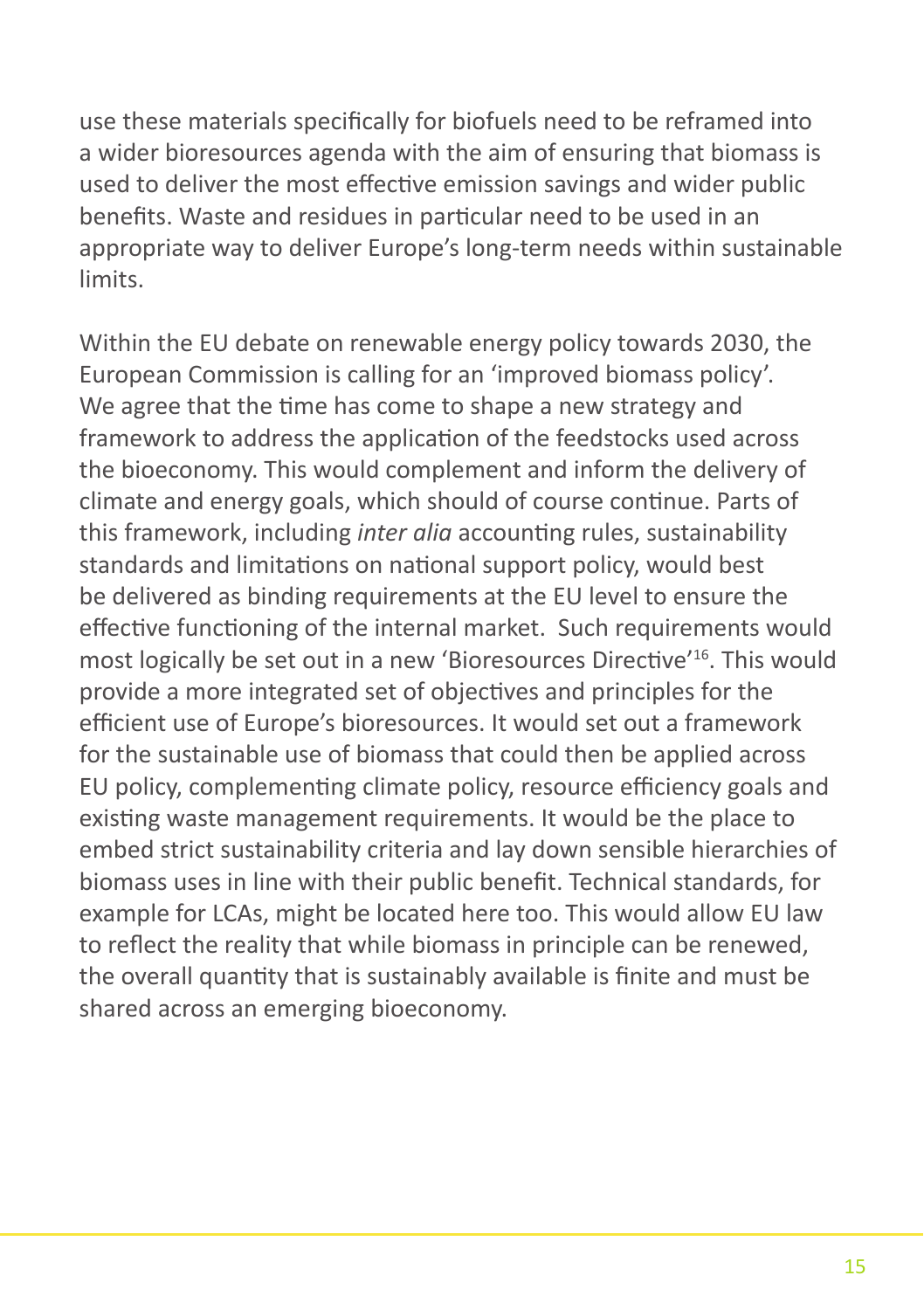#### **Notes**

 $1$ Europe – A Bioenergy Outlook, 2013 – AEBIOM - [http://www.aebiom.org/blog/](http://www.aebiom.org/blog/aebiom-statistical-report-2013/) [aebiom-statistical-report-2013](http://www.aebiom.org/blog/aebiom-statistical-report-2013/)

<sup>2</sup> Energy, transport and environment indicators, 2013 edition, [Eurostat pocketbook](http://epp.eurostat.ec.europa.eu/cache/ITY_OFFPUB/KS-DK-13-001/EN/KS-DK-13-001-EN.PDF) 3 Directive 2009/28/EC of the European Parliament and of the Council of 23 April 2009 on the promotion of the use of energy from renewable sources [RED] 4 Directive 2009/30/EC of the European Parliament and of the Council of 23 April 2009 amending Directive 98/70/EC as regards the specification of petrol, diesel and gas-oil and introducing a mechanism to monitor and reduce greenhouse gas emissions and amending Council Directive 1999/32/EC as regards the specification of fuel used by inland waterway vessels and repealing Directive 93/12/EEC [FQD] 5 Waste and residues in this context would be considered to be material such as agricultural wastes, forest residues etc. For full details of the nature of wastes and residues that might be considered see IEEP factsheets identifying and summarising the sustainability of waste and residue use at [http://www.ieep.eu/assets/1173/](http://www.ieep.eu/assets/1173/IEEP_2013_The_sustainability_of_advanced_biofuels_in_the_EU.pdf) IEEP\_2013\_The\_sustainability\_of\_advanced\_biofuels\_in\_the\_EU.pdf

 $6$ At the time of writing, proposals to amend the RED and FQD to take account of ILUC and promote advanced biofuels up to 2020 are stalled with an initial vote (12 December 2013) in the Council of Ministers ending in Member States being divided. For further IEEP analysis see [http://www.ieep.eu/minisites/pursuing-change-in](http://www.ieep.eu/minisites/pursuing-change-in-biofuels-policy-developing-alternatives/news-and-events/)[biofuels-policy-developing-alternatives/](http://www.ieep.eu/minisites/pursuing-change-in-biofuels-policy-developing-alternatives/news-and-events/)

 $7$  European Commission (2014) A policy framework for climate and energy in the period from 2020 to 2030, COM(2014) 15 final, Brussels, 22.1.2014

8 For detailed analysis by IEEP on the effectiveness of the proposed policy set for 2030 see '[The European Commission's Proposed 2030 Climate and Energy Framework –](http://www.ieep.eu/assets/1322/IEEP_Background_Paper_on_2030.pdf)  [Some First Reflections](http://www.ieep.eu/assets/1322/IEEP_Background_Paper_on_2030.pdf)'

9 Proposal COM(2012) 595 final of 17.10.2012 for a Directive of the European Parliament and of the Council amending Directive 98/70/EC relating to the quality of petrol and diesel fuels and amending Directive 2009/28/EC on the promotion of the use of energy from renewable sources.

 $10$  The White Paper for the EU transport sector sets out the ambition for a 60 per cent GHG reduction in the transport sector to be met by 2050 compared to 1990 levels. European Commission White Paper COM(2011)144 of 28.3.2011, Roadmap to a Single European Transport Area – Towards a competitive and resource efficient transport system.

<sup>11</sup> A legislative proposal by the Commission (Proposal COM(2013)18 of 24.1.2013 for a Directive of the European Parliament and of the Council on the deployment of alternative fuels infrastructure) to this end may be adopted in the coming months, though likely in a significantly weakened form.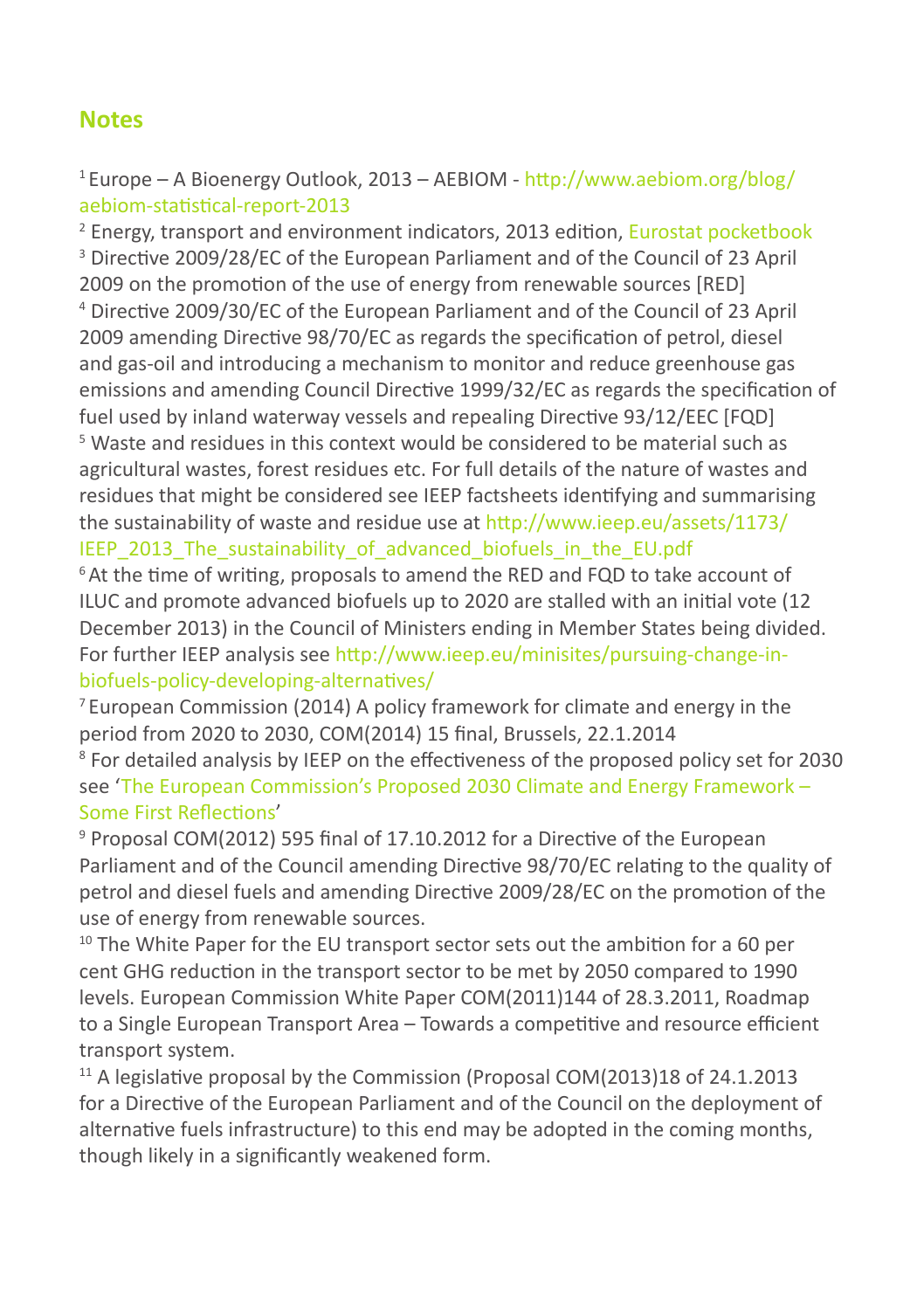$12$  Well-to-tank emissions are also sometimes referred to as fuel cycle emissions. These are the part of the total lifecycle emissions that are associated with a fuel's extraction, production and transport, and any other emissions generated prior to combustion.

<sup>13</sup> Wasted, Europe's Untapped Resource, an assessment of advanced biofuels from waste and residues, European Climate Foundation, IEEP et al, February 2014  $14$ It is understood from industry sources that energy crops are needed to 'support', ie complement, the supply of wastes and residues to ensure the economic viability of a plant and the consistency of supply. This is because waste and residue production is not consistent spatially and temporally. Growing energy crops will trigger ILUC or other environmental consequences, unless grown in truly 'unused' land. There are serious questions as to the existence and extent of such land.

<sup>15</sup> A recent example of this is work undertaken by nova-Institute for the German Federal Environment Agency on 'Environmental Innovation Policy – Greater resource efficiency and climate protection through the sustainable material use of biomass' [\(https://www.umweltbundesamt.de/sites/default/files/medien/378/publikationen/](https://www.umweltbundesamt.de/sites/default/files/medien/378/publikationen/texte_03_2014_druckfassung_uba_stofflich_abschlussbericht_kurz_englisch.pdf) [texte\\_03\\_2014\\_druckfassung\\_uba\\_stofflich\\_abschlussbericht\\_kurz\\_englisch.pdf\)](https://www.umweltbundesamt.de/sites/default/files/medien/378/publikationen/texte_03_2014_druckfassung_uba_stofflich_abschlussbericht_kurz_englisch.pdf)  $16A$  similar idea was put forward by MEP Bas Eickhout (The Greens/EFA) calling for a Biomass Framework Directive in his 'Strategy for a bio-based economy' ([http://gef.](http://gef.eu/uploads/media/A_strategy_for_a_bio-based_economy.pdf) [eu/uploads/media/A\\_strategy\\_for\\_a\\_bio-based\\_economy.pdf](http://gef.eu/uploads/media/A_strategy_for_a_bio-based_economy.pdf))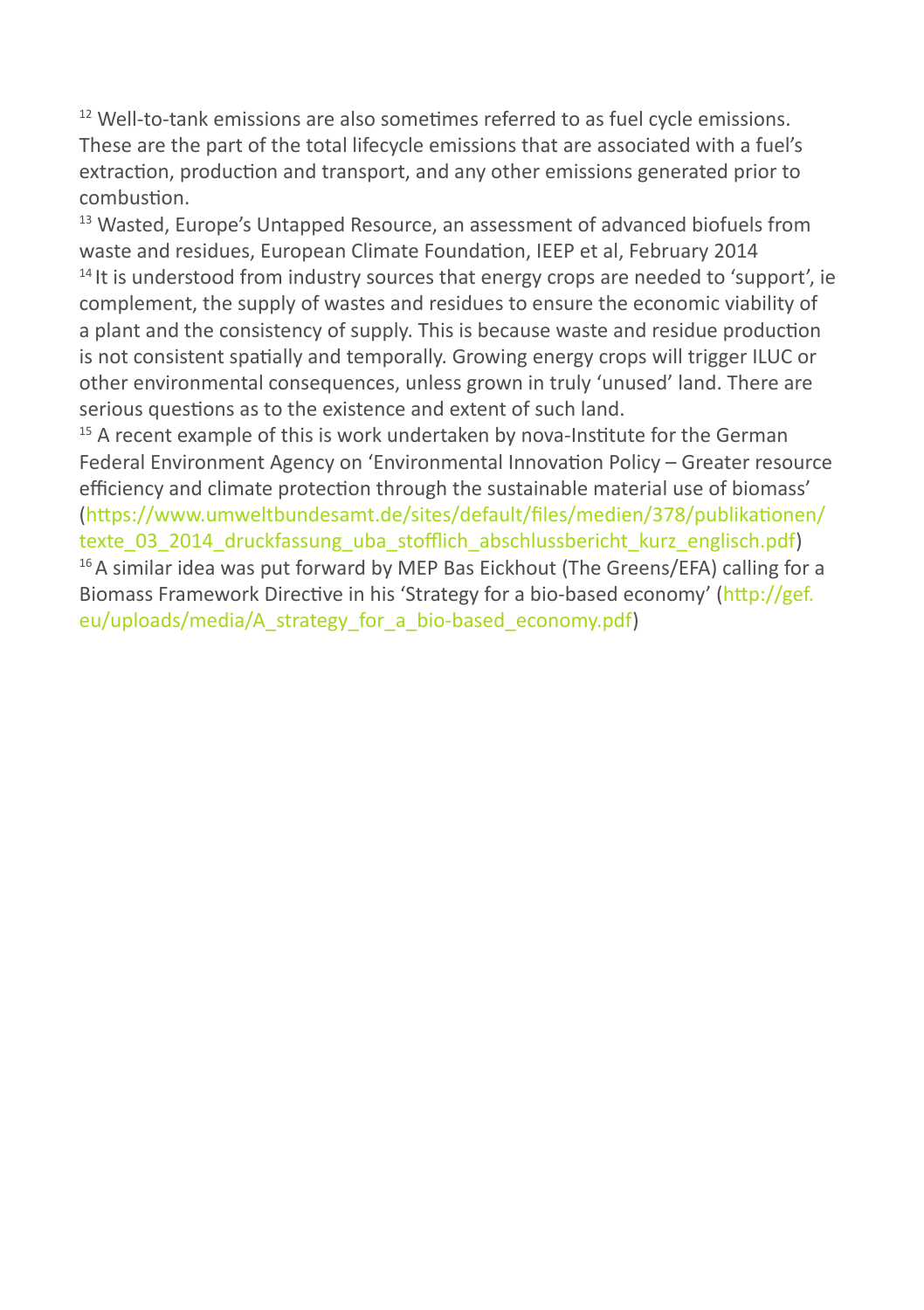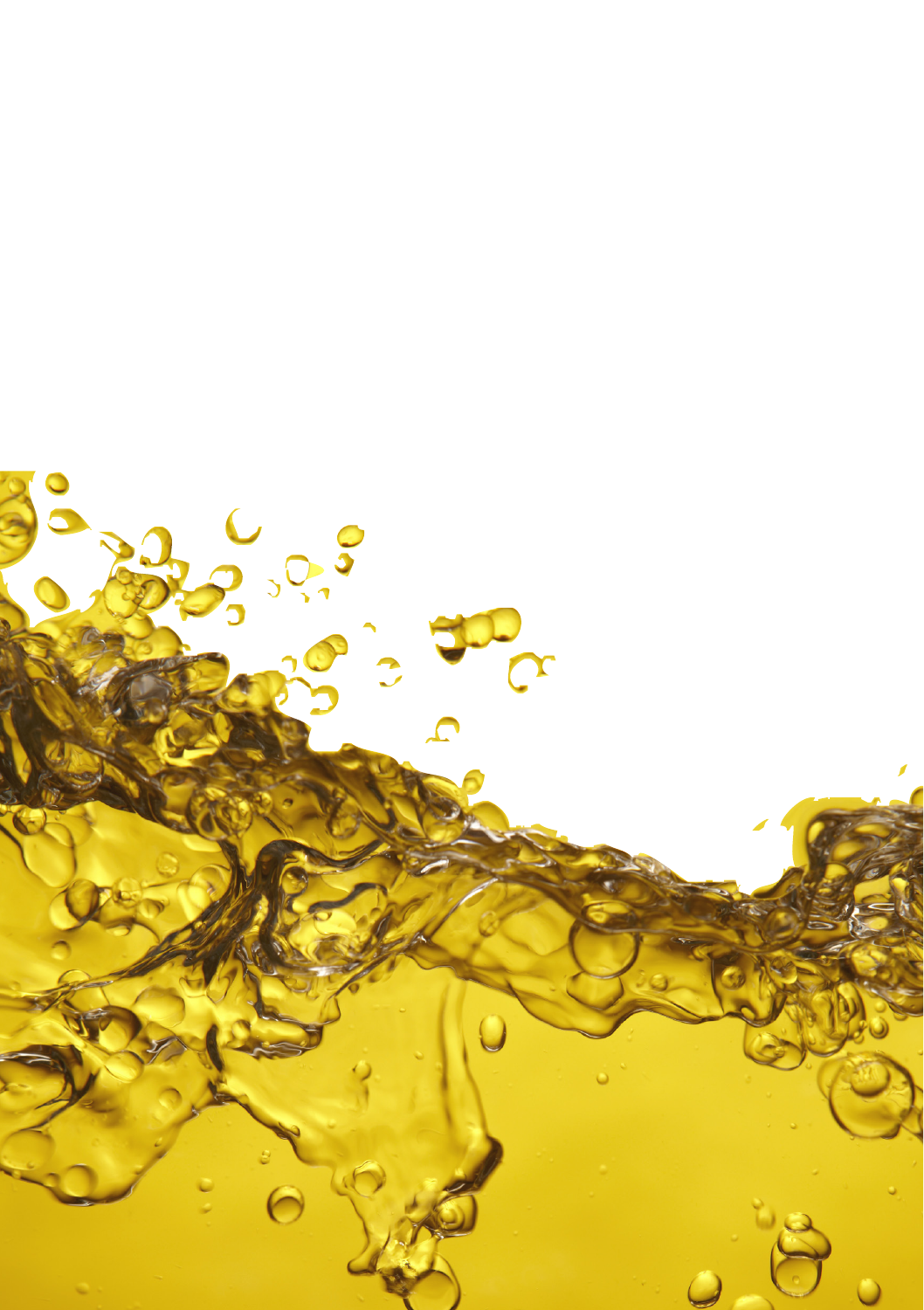#### **Further Reading**

Allen, B, Kretschmer, B, Kieve, D, Smith, C and Baldock, D (2013) *[Biofuels and](http://www.ieep.eu/assets/1204/IEEP_2013_ILUC_Questions_and_Answers.pdf)  [ILUC – Q&A: Answers to common questions surrounding the ILUC debate.](http://www.ieep.eu/assets/1204/IEEP_2013_ILUC_Questions_and_Answers.pdf)* Biofuel ExChange briefing No 5. Institute for European Environmental Policy (IEEP), London.

Bowyer, C, Baldock, D, Kretschmer, B and Polakova, J (2012) *[The GHG emissions](http://www.ieep.eu/assets/1008/IEEP_-_The_GHG_Emissions_Intensity_of_Bioenergy_-_October_2012.pdf)  [intensity of bioenergy: Does bioenergy have a role to play in reducing GHG](http://www.ieep.eu/assets/1008/IEEP_-_The_GHG_Emissions_Intensity_of_Bioenergy_-_October_2012.pdf)  [emissions of Europe's economy?](http://www.ieep.eu/assets/1008/IEEP_-_The_GHG_Emissions_Intensity_of_Bioenergy_-_October_2012.pdf)* Institute for European Environmental Policy (IEEP), London.

ICCT, IEEP and NNFCC (2014) *[Wasted. Europe's Untapped Resource. An](http://europeanclimate.org/wp-content/uploads/2014/02/WASTED-final.pdf)  [Assessment of Advanced Biofuels from Wastes and Residues.](http://europeanclimate.org/wp-content/uploads/2014/02/WASTED-final.pdf)* A Report by ICCT, IEEP and NNFCC for the European Climate Foundation, Brussels/London.

Kretschmer, B, Allen, B, Kieve, D, Smith, C (2013) *[The sustainability of advanced](http://www.ieep.eu/assets/1173/IEEP_2013_The_sustainability_of_advanced_biofuels_in_the_EU.pdf)  [biofuels in the EU: Assessing the sustainability of wastes, residues and other](http://www.ieep.eu/assets/1173/IEEP_2013_The_sustainability_of_advanced_biofuels_in_the_EU.pdf)  [feedstocks set out in the European Commission's proposal on Indirect Land](http://www.ieep.eu/assets/1173/IEEP_2013_The_sustainability_of_advanced_biofuels_in_the_EU.pdf)  [Use Change \(ILUC\).](http://www.ieep.eu/assets/1173/IEEP_2013_The_sustainability_of_advanced_biofuels_in_the_EU.pdf)* Biofuel ExChange briefing No 3. Institute for European Environmental Policy (IEEP), London.

Kretschmer, B, Allen, B, Kieve, D and Smith, C (2013) *[Shifting away from](http://www.ieep.eu/assets/1192/IEEP_May_2013__Shifting_away_from_conventional_biofuels_in_the_UK.pdf)  [conventional biofuels: Sustainable alternatives for the use of biomass in the UK](http://www.ieep.eu/assets/1192/IEEP_May_2013__Shifting_away_from_conventional_biofuels_in_the_UK.pdf)  [transport sector.](http://www.ieep.eu/assets/1192/IEEP_May_2013__Shifting_away_from_conventional_biofuels_in_the_UK.pdf)* An IEEP discussion paper produced for ActionAid. Institute for European Environmental Policy (IEEP), London.

Kretschmer, B, Smith, C, Watkins, E, Allen, B, Buckwell, A, Desbarats, J, Kieve, D (2013) *[Technology options for recycling agricultural, forestry and food wastes](http://www.ieep.eu/assets/1275/Recycling_agricultural_forestry_food_wastes_and_residues_for_sustainable_bioenergy_and_biomaterials_-_report.pdf)  [and residues for sustainable bioenergy and biomaterials.](http://www.ieep.eu/assets/1275/Recycling_agricultural_forestry_food_wastes_and_residues_for_sustainable_bioenergy_and_biomaterials_-_report.pdf)* Report for the European Parliament, STOA, as part of the study 'Technology Options for Feeding 10 Billion People'. Institute for European Environmental Policy (IEEP), London.

Sauter, R, Baldock, D, and Kretschmer, B (2014) *[The European Commission's](http://www.ieep.eu/assets/1322/IEEP_Background_Paper_on_2030.pdf)  [proposed 2030 Climate and Energy Framework – Some first reflections.](http://www.ieep.eu/assets/1322/IEEP_Background_Paper_on_2030.pdf)* Institute for European Environmental Policy (IEEP), London.

Skinner, I (2013) *[Alternative Means of Reducing CO2 Emissions from UK Road](http://www.ieep.eu/assets/1172/IEEP_2013_Alternative_means_of_reducing_CO2_emissions_from_UK_road_transport.pdf)  [Transport Towards 2020 And Beyond.](http://www.ieep.eu/assets/1172/IEEP_2013_Alternative_means_of_reducing_CO2_emissions_from_UK_road_transport.pdf)* Biofuel ExChange briefing No 4. Institute for European Environmental Policy (IEEP), London.